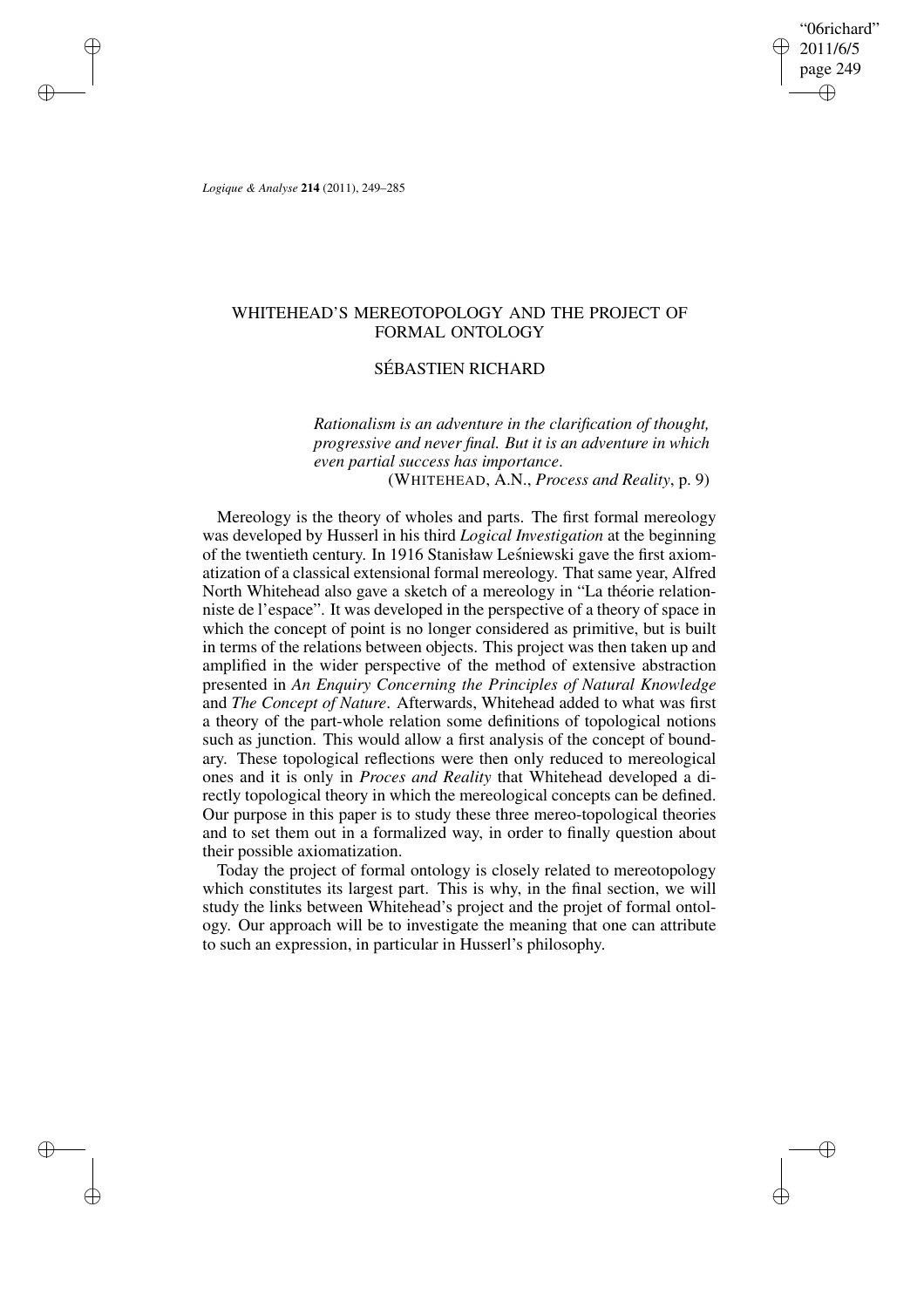## "06richard" 2011/6/5 page 250 ✐ ✐

✐

✐

### 250 SÉBASTIEN RICHARD

## 1. *The mereology of "La théorie relationniste de l'espace"*

In "La théorie relationniste de l'espace", published in French in  $1916$ , Whitehead develops a spatial theory in which the notion of "point" is not considered as simple, but as a "complex entity", i.e. a logical function of the relations between objects that constitute space.<sup>2</sup> By not proceeding this way, one would immediately arrive at "an absolute theory of space"<sup>3</sup> while Whitehead wants to build "a relational theory of space".

He begins by distinguishing between three main meanings of the word "space":<sup>4</sup>

- a) the "apparent space" is "the place of the objects as they appear to us", or as Whitehead says, the space in which the green trees, the sounds, the smells, and so on, are perceived. The objects of the apparent space are the "perceived objects", or the "apparent objects". Consequently, the apparent space of a perceiving subject will be different from the apparent space of another perceiving subject. It consists of certain relations between the objects perceived by a certain perceiving subject. The apparent space is further subdivided into two different spaces:
	- 1) the "immediate apparent space" is the space of what appears immediately, in a fragmentary and limited way, to the subject who perceives, such as, for example, the part of a room or the side of a mountain;
	- 2) the "complete apparent space" is the "idea of the total space of a complete world of apparent objects in which we do not refer

<sup>1</sup> WHITEHEAD, A.N., 1916, "La théorie relationniste de l'espace", *Revue de métaphysique et de morale*, 23 (3), pp. 423–454. In fact, the text had already been presented in April 1914 at the Congress of mathematical logic in Paris.

<sup>2</sup>*Ibid.*, p. 429. According to Jules Vuillemin, the choice of a relational conception of space appears to be related to the non-published fourth volume of *Principia Mathematica*. It would be through an analogy with the concept of number that Whitehead would have conceived the concept of point: it should be conceived as a class of some entities (VUILLEMIN, J., 1971, *La logique et le monde sensible. Études sur les théories contemporaines de l'abstraction*, Flammarion, coll. Nouvelle bibliothèque scientifique, Paris, pp. 62– 63).

<sup>3</sup> WHITEHEAD, A.N., 1916, *op. cit.*, p. 430.

4 *Ibid.*, pp. 423–426.

✐

✐

✐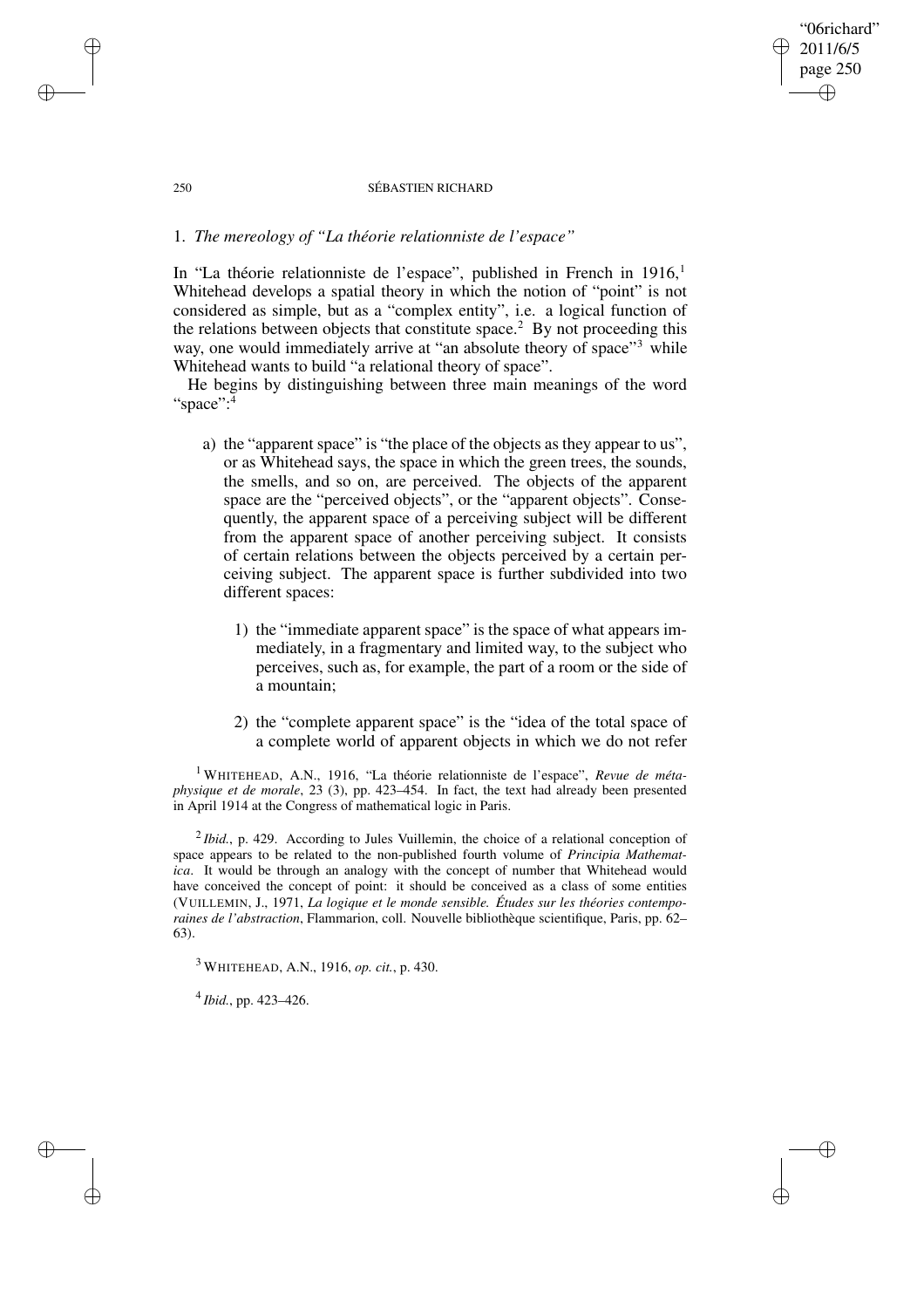"06richard" 2011/6/5 page 251 ✐ ✐

✐

✐

### WHITEHEAD'S MEREOTOPOLOGY AND THE PROJECT OF FORMAL ONTOLOGY 251

exclusively to a perceiving subject". This completion has the characteristic, on the one hand, of the adjustment of immediate spaces of different individuals and, on the other hand, of the adjunction of the idea of all the perceptions which could appear to hypothetical subjects according to laws and the state of the physical world;

- b) the "physical space" is a unique and universal hypothetical space of objects, whose relations would correspond exactly to our sensations. In this space what appears immediately to a subject is related to "a complex of relations between physical objects". This is the space in which the electrons and the molecules move and interact with each other:<sup>5</sup>
- c) the "abstract space" is the space of abstract geometry.

While there are a lot of immediate apparent spaces and geometrical spaces, Whitehead notices that it is common to suppose that there exists only one complete apparent space and only one physical space. While this supposition seems to be justified for the complete apparent space, this is less obvious as far as the physical space is concerned. Indeed, as this space is constituted by a complex of relations between physical objects, it seems possible to build different complexes "which will give rise to different definitions of points, lines, planes, and so on, with the logical type of the properties which are defined as spatial".<sup>6</sup> However Whitehead adds that there is certainly "a dominant interest" for a particular complex of relations which constitutes the only physical space from a practical point of view.

What the paper of 1916 tries to show is that geometry needs not be conceived abstractedly, but may be conceived in such a way that its properties and the abstract space are articulated either to the apparent space or to the physical space. We must then define the geometrical objects "in function of the relations between objects",<sup>7</sup> either perceived or apparent. Here Whitehead is opposed to "the absolute theory of space" which considers the notion

 $<sup>5</sup>$  There is a "parallelism" between the apparent space and the physical space, but White-</sup> head put his study off until later. As noted by Durand, we find here the idea of what will be called "the bifurcation of nature" in *The Concept of Nature* and that Whitehead will criticize (DURAND, G., 2006, *Des événements aux objets. La méthode d'abstraction extensive chez A.N. Whitehead*, Ontos Verlag, coll. Chromatiques Whiteheadiennes, Frankfurt, p. 78).

<sup>6</sup> WHITEHEAD, A.N., 1916, *op. cit.*, p. 426.

7 *Ibid.*, p. 430.

✐

✐

✐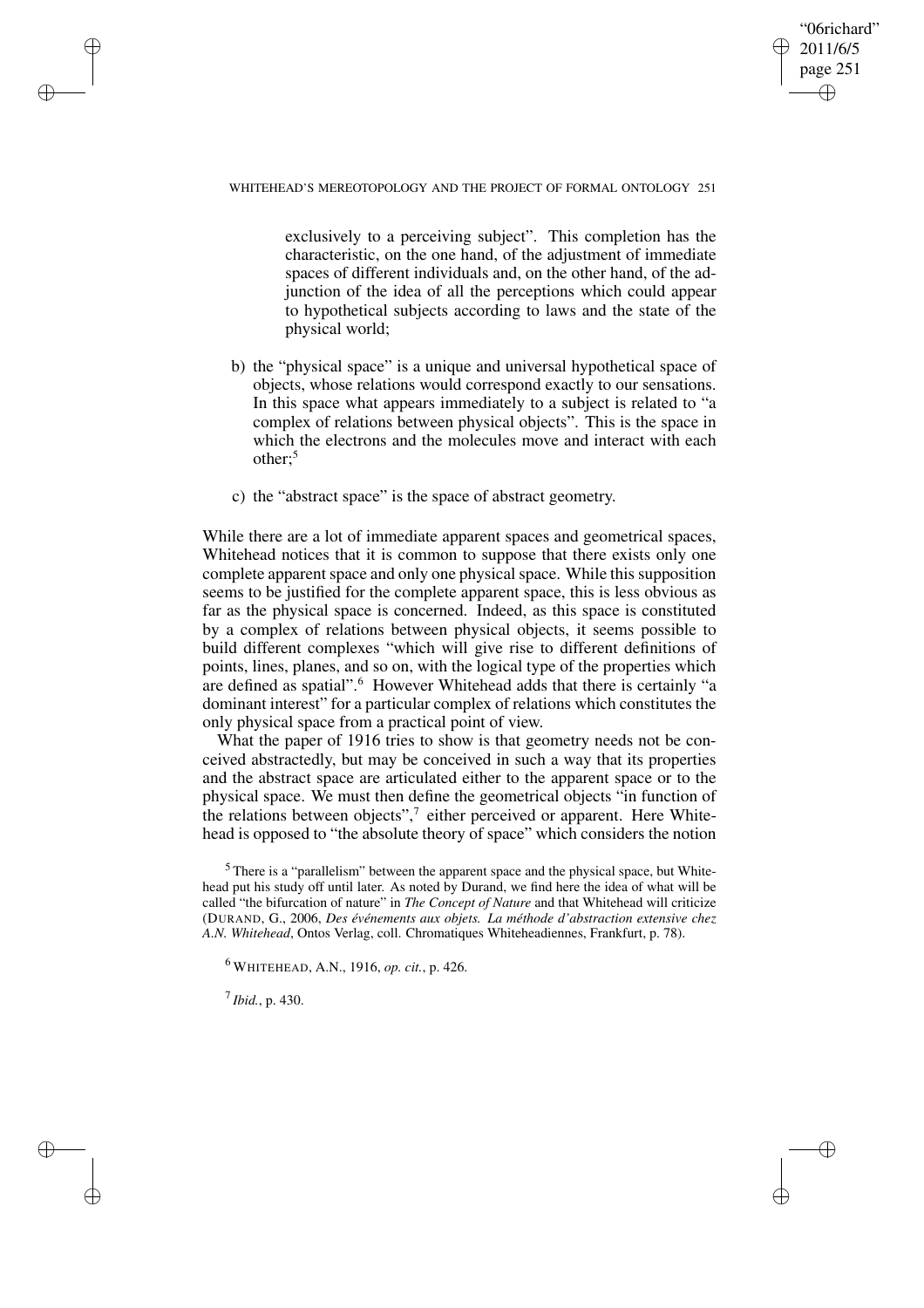"06richard" 2011/6/5 page 252 ✐ ✐

✐

✐

### 252 SÉBASTIEN RICHARD

of point as simple and takes the relation of being at a point as primitive. The ultimate facts of a geometry based on such a conception of space are then "the primitive relations of the objects to their absolute positions".<sup>8</sup> On the other hand, the relational theory of space that Whitehead develops here states as essential that the points be considered as complex entities. These are logical functions of the relations between the objects that constitute space, wether it be physical or apparent. Consequently, the relations of the objets to their absolute positions are no longuer ultimate, contrary to the relations between objects. This is not the space which comes first but "a world of things in relation". In a way, the implementation of such a theory will then consist of inverting the traditional link of definition between points and volumes: thanks to a mereological relation of inclusion between objects, Whitehead is able to define the notion of point as a certain class of volumes. Consequently points will be derived entities that we do not need anymore. This method of definition, which will later be called "the method of extensive abstraction", is then extended to the definitions of the concepts of line and surface. It is not our purpose here to examine them. We want only to study the formal theory of the (mereological) relation of inclusion which it requires as premise.

The relational theory of space starts with the fundamental idea of a particular class ' $\sigma$ ' of relations. The possible definitions of the spatial concepts and the properties of ' $\sigma$ ' must then be specified in such a way that the common propositions may be true of the concepts thus defined. The world we obtain from ' $\sigma$ ' is called the " $\sigma$ -world".<sup>9</sup>

Whitehead begins with the application of the class ' $\sigma$ ' to the apparent space. In this space we suppose that the class ' $\sigma$ ' represents "the class of relations between a possible perceiving subject and the extended and perceived apparent object".<sup>10</sup> Consequently, some member 'R' of ' $\sigma$ ' is "a mode of perception of an object by the senses", such that ' $p R x$ ' means that the possible subject 'p' perceives the extended apparent objects 'x' according to the mode of perception  $R$ . The class of converse domains of the relations belonging to ' $\sigma$ ', what Whitehead calls the class of " $\sigma$ -objects" or the " $\sigma$ -domain", is then composed of all the extended apparent objects which are perceived and the class of domains of the relations belonging to  $\sigma'$  is composed of all the possible perceiving subjects.

If we consider now the physical world, ' $\sigma$ ' is "the class of direct relations between physical objects<sup>".11</sup> So 'x R y' means that the physical object 'x'

8 *Idem*.

9 *Ibid.*, p. 431.

<sup>10</sup> *Idem*.

<sup>11</sup> *Idem*.

✐

✐

✐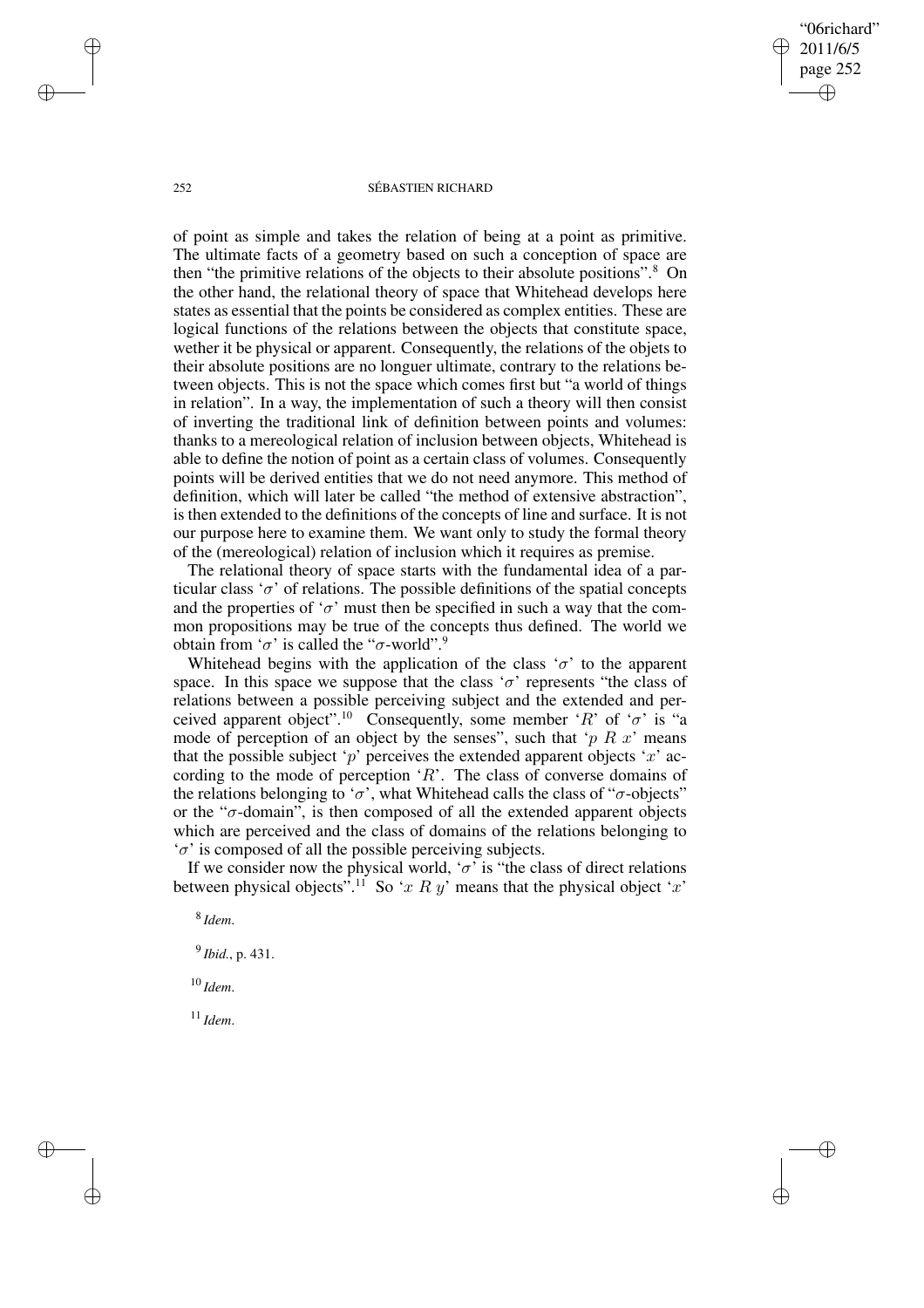✐

has the direct relation 'R' to the physical object 'y'. The  $\sigma$ -domain and its converse are in that case identical and composed of all the physical objects.

How can we define the geometrical concept of point for the  $\sigma$ -worlds we have just specified? Whitehead suggests we define a derived relation ' $E_{\sigma}$ ', called ' $\sigma$ -inclusion', "which is analogous, in his formal properties, to the relation of whole to parts".<sup>12</sup> But what is the meaning of this relation? Whitehead distinguishes between three meanings:<sup>13</sup>

- a) the notions of 'whole' and 'part' mean the 'all' and 'some' that we find in logic. The whole and its parts are then classes, the latter being subclasses of the former; $^{14}$
- b) 'parts' mean the "heterogenous" parts of a more complex whole. In other words, the parts are different "by essence" from the complex objects, as it is the case, for example, of the sugar in a pudding or of a note in a chord. Whitehead calls a heterogenous part a "component", but this meaning will not be used later on;
- c) the notions of 'whole' and 'part' are understood in a spatial sense. For example, the head of a horse is a spatial part of the body of a horse, a province is a spatial part of a territory, or a meter is a spatial part of a kilometer. We then have "homogenous" parts, i.e. parts which are of the same kind as the whole of which they are parts.

Strangely, Whitehead does not characterize as homogenous the third meaning of the word "part". Yet it seems obvious that the parts in this sense are also homogenous. Indeed, in this case, the whole and one of its parts are two classes of the same type, the second being included in the first. On the other hand, if he had considered the membership between a class and one of its elements as also being like a part-whole relation, this would have been heterogenous, since, according to the theory of types, a class must always be of a different type than that of its members.

Nonetheless, Whitehead asks himself if the third meaning is not a particular case of the first.<sup>15</sup> If this were to be the case then a spatial body would

<sup>12</sup> *Ibid.*, p. 432.

✐

✐

✐

✐

<sup>13</sup> *Ibid.*, p. 433.

 $14$  In this sense, Whitehead stresses that a part cannot be the class of which it is a part. So we can claim that the part-whole relation must be understood as the proper part-whole relation.

<sup>15</sup> WHITEHEAD, A.N., 1916, *op. cit.*, p. 434.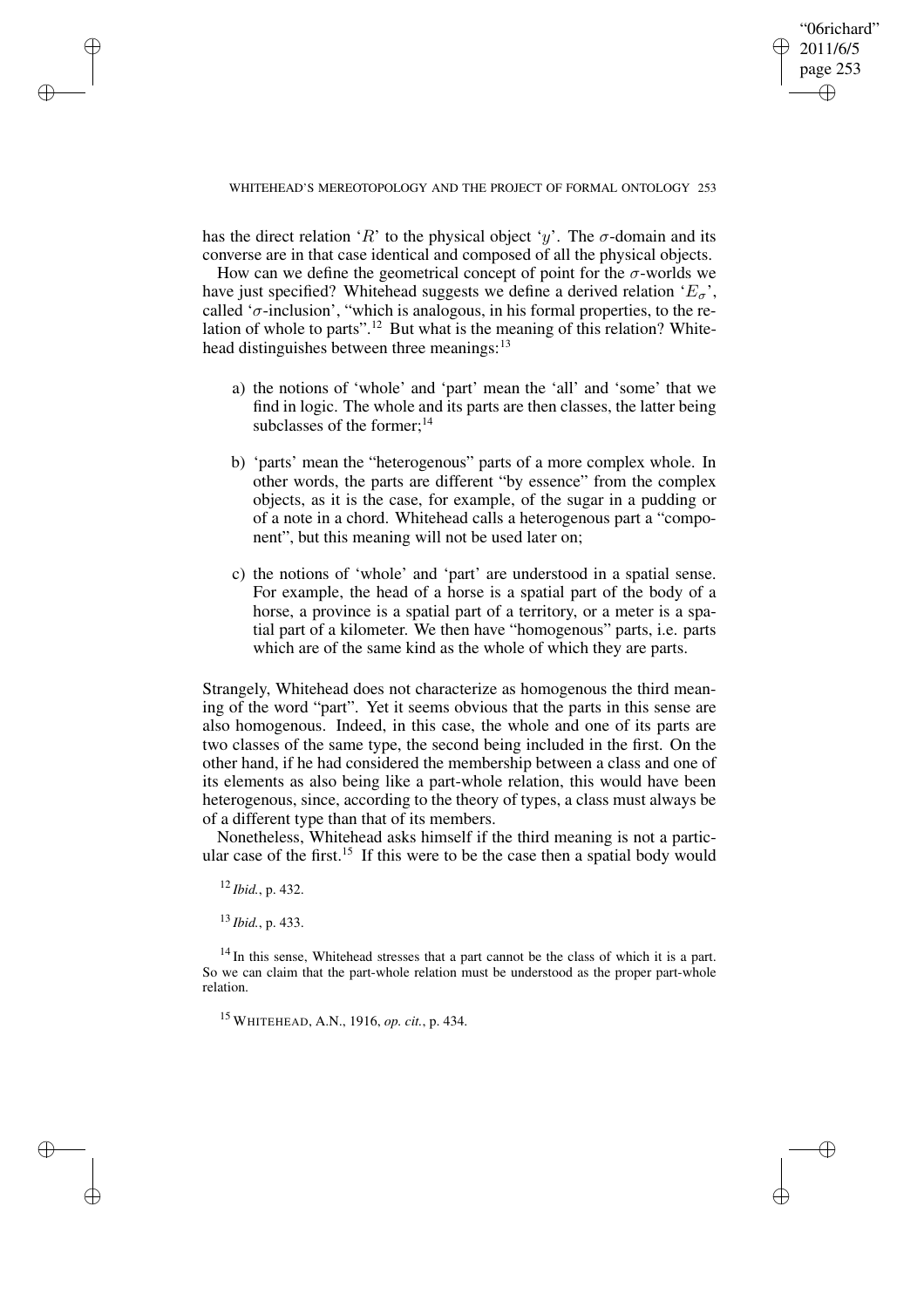"06richard" 2011/6/5 page 254 ✐ ✐

✐

✐

### 254 SÉBASTIEN RICHARD

be a part of another spatial body because the first body would be a class of things, or a collection, included in the class of things constituted by the second body. But what are the things that constitute a spatial body? They cannot be smaller bodies that would be spatial homogenous parts of the given body, for we would then use the notion of "spatial homogenous part" to explain the notion of a body conceived as a class of things. In this case there would be a circle in the explanation.

However, if we want to maintain the identification between spatial homogenous parts and the parts as proper subclasses, "we are led to consider an extended section of space as a collection of points and an extended body as a collection of things occupying points".<sup>16</sup> These points-things are the "components" of the extended bodies that are the classes of points-things. According to Whitehead, this conception does not involve any contradiction, either from the point of view of a physical world or from the point of view of the apparent world. But it can be questioned from another point of view.

Let us first consider the perspective of the apparent world. The problem we have here is that we perceive the apparent objects. These objects are always perceived as "units", and not as classes of points.<sup>17</sup> Furthermore, an extended perceived object is always perceived in spatial relation with other objects and with its parts. It is now precisely what the conception in terms of logical classes cannot justify. On the one hand, when we fix our attention on a part of a whole, the immediate perception of the whole is lost in the explanation in terms of logical parts. On the other hand, when we perceive a whole, it is, according to the reductionist point of view, only a mental reconstruction as a logical whole of its perceived parts, these coming first. Then, the perception of a big size whole cannot be perceived as an immediately perceived unit. If we are to understand Whitehead correctly, his objection to reductionism regarding the perception of apparent objects is that it describes the perception of objects as a perception isolated from the parts, which are conceived as classes of points. Consequently, the relation to the whole or the perception of the whole is lost from the point of view of the immediate perception: they can only be reconstructed by another mental operation.

Let us proceed here with the perspective of the physical world. The  $\sigma$ domain, or the class of  $\sigma$ -objects, must "necessarily" be constituted of "ultimate units".<sup>18</sup> If this were not the case, the relations of the class  $\sigma$  would not be "ultimate relations". Whitehead states that, as in geometry where we

<sup>16</sup> *Idem*.

<sup>17</sup> *Idem*.

✐

✐

<sup>18</sup> *Ibid.*, p. 435.

✐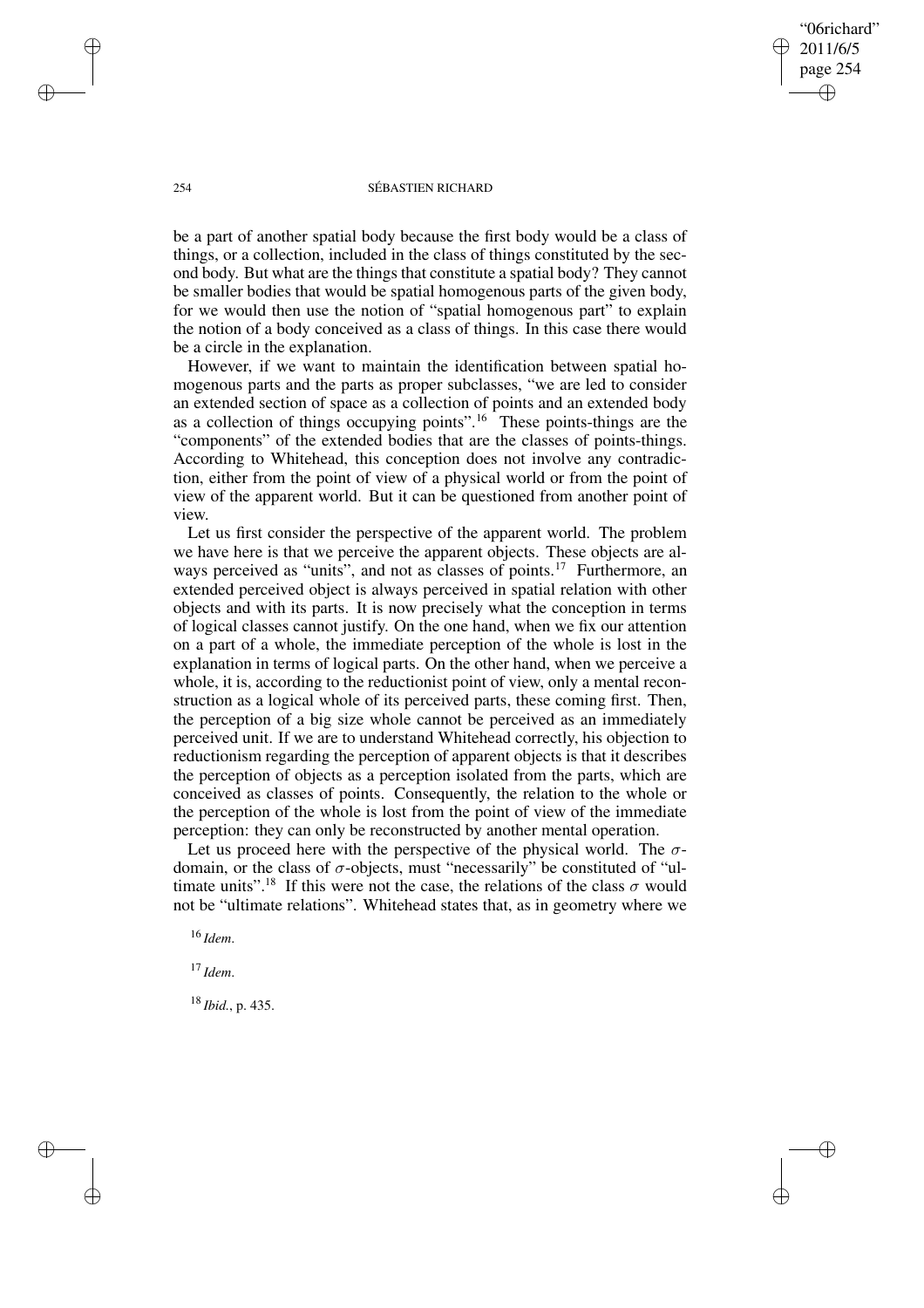✐

have to start with points "without parts or size", in the  $\sigma$ -world we must also begin with unbreakable units.

✐

✐

✐

✐

Having established the meaning of the part-whole relation that he wants to use, Whitehead now comes to the definition of the relation of inclusion.<sup>19</sup> If for any pair of  $\sigma$ -objects 'a' and 'b', 'a  $E_{\sigma}$  b' means that 'a includes b', the relation of inclusion ' $E_{\sigma}$ ' can be defined in the following way:<sup>20</sup>

 $(a E_{\sigma} b) \equiv ((\exists x)(\exists R)^{\frown}(R \in \sigma) \wedge (x R b)^{\frown} \wedge (\forall x)(\forall R)^{\frown}((R \in$  $\sigma$ )  $\wedge$   $(x R b)$ )  $\supset$   $(x R a)$ <sup> $\exists$ </sup>).

As we can easily see here, two conditions pertain to this definition:

- a)  $\exists x)(\exists R)^{\frown}(R \in \sigma) \land (x R b)^{\rrown}$  which means that 'b is a  $\sigma$ -object', i.e. a member of the converse  $\sigma$ -domain. This condition ensures that the entities '*a*' and '*b*' are  $\sigma$ -objects;
- b) ' $(\forall x)(\forall R) \Gamma((R \in \sigma) \land (x R b)) \supset (x R a)$ '' which means that 'if R is a member of  $\sigma$  and x is any entity having the relation R to b, then x has always the relation R to  $a'$ . For example, from the point of view of the apparent space, this condition maintains that 'every subject who perceives an object  $b$ , also perceives an apparent object  $a'$ . From the point of view of the physical space, it means that 'any physical object in direct relation with the physical object b, is in direct relation with the physical object a'.

When both conditions are satisfied, we can say that 'a includes  $b$  regarding  $\sigma'$ , or 'b is a  $\sigma$ -part of a'. We understand then that the second condition asserts that to be in a direct relation or in a relation of perception with a part is to be in a direct relation or in a relation of perception with the whole. For example, to touch the head of a horse is to touch the horse.

<sup>&</sup>lt;sup>19</sup> Whitehead avoids calling this relation "the part-whole relation" and considers as uninteresting the question of knowing if it would deserve this label (*idem*).

 $20$  We modify somewhat Whitehead's notation (cf. SIMONS, P., 2007, "Whitehead and Mereology", *in* DURAND, G. and WEBER, M., 2007, Les principes de la connaissance naturelle *d'Alfred North Whitehead*, Ontos Verlag, coll. Chromatiques Whiteheadiennes, Frankfurt, p. 218), which is the notation of *Principia Mathematica*. Furthermore we use 'p' and  $\lq$ <sup>-7</sup> to indicate the scope of quantifiers. This last notation is taken from Lesnie wski.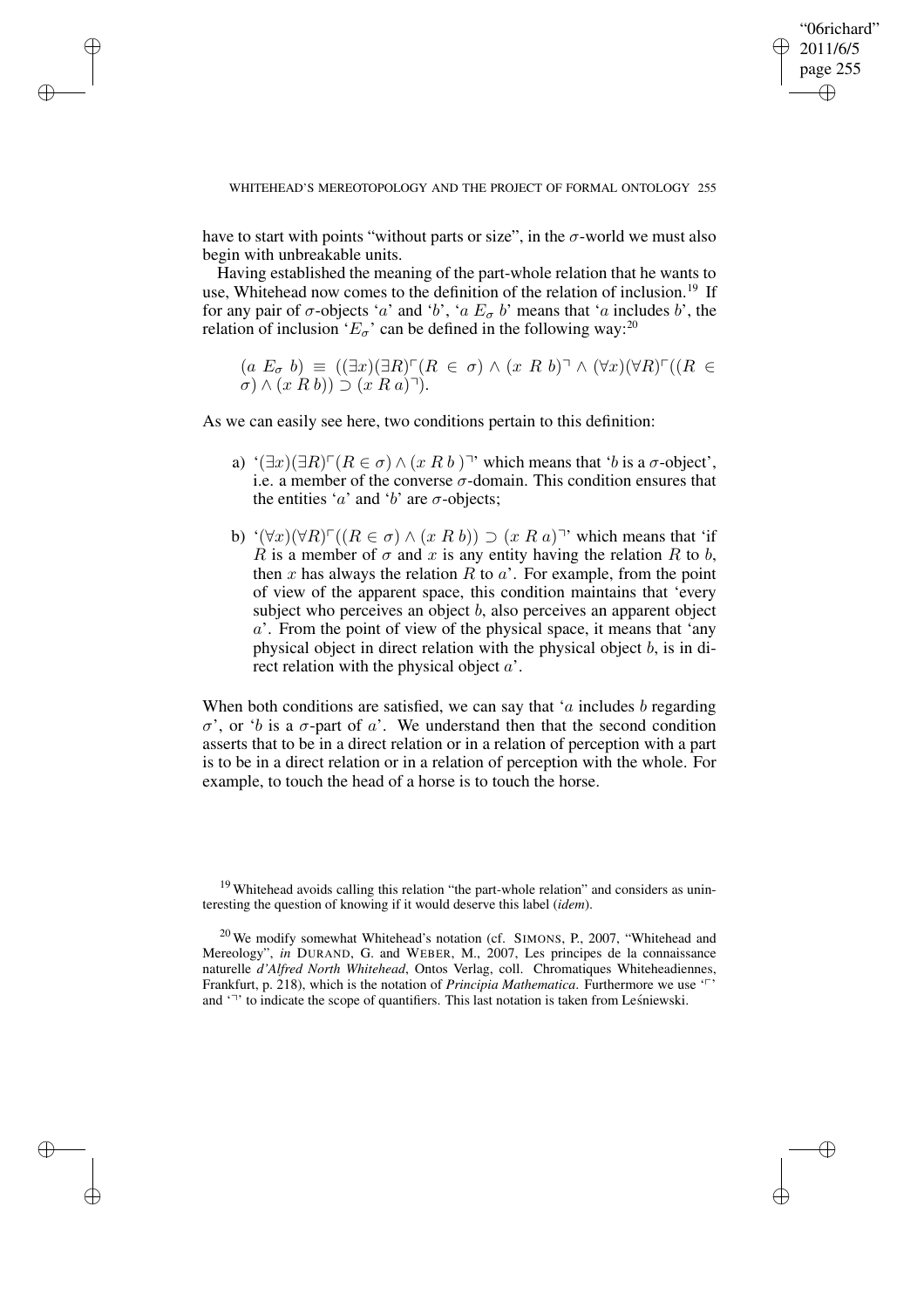## 2011/6/5 page 256 ✐ ✐

✐

✐

"06richard"

### 256 SÉBASTIEN RICHARD

Let us now consider some "hypotheses"<sup>21</sup> on the relation ' $E_{\sigma}$ ' derived from ' $\sigma$ '. They will ensure us that this relation has the "formal" properties characteristic of the spatial part-whole relation in the apparent space: $^{22}$ 

- a) the domain of ' $E_{\sigma}$ ', i.e. the class of objects which are subject to this relation, is the total set of  $\sigma$ -objets. It follows from this that if 'x' is some  $\sigma$ -object, then 'x' is  $\sigma$ -included by some  $\sigma$ -object which includes it or is included by it;
- b) the part-whole relation is either "reflexive" or "envelops a diver $sity<sup>5,23</sup>$  It is "only a matter of words or of technical commodity" that a part be always a part of itself or not. But we cannot have some objects which would be part of themselves and others which would not. Here the relation is considered reflexive:

$$
(\forall x) \ulcorner (\exists y) \ulcorner (x E_{\sigma} y) \lor (y E_{\sigma} x) \urcorner \supset (x E_{\sigma} x) \urcorner;
$$

c) the part-whole relation is transitive:

$$
(\forall x)(\forall y)(\forall z)^{\sqcap}((x E_{\sigma} y) \wedge (y E_{\sigma} z)) \supset (x E_{\sigma} z)^{\sqcap};
$$

d) the part-whole relation is asymmetrical:

$$
(\forall x)(\forall y)^{\sqcap}((x E_{\sigma} y) \land (x \neq y)) \supset \sim (y E_{\sigma} x)^{\sqcap};
$$

e) every spatial object has other spatial parts than itself:

$$
(\forall x)(\forall y)^{\sqcap}(x E_{\sigma} y) \supset (\exists z)^{\sqcap}(z \neq x) \wedge (z E_{\sigma} x)^{\sqcap}.
$$

So the whiteheadian mereology is non-atomistic. Here we have the "hypothesis of infinite divisibility" which is the basis of the "continuity" of space. Whitehead sets it out as an hypothesis on the class  $\sigma'$ , but does not give any real justification for it.

✐

✐

✐

 $21$  As it is the case in Whitehead's other mereo-topological theories, the axiomatic status of the properties attributed the part-whole relation is not clear.

<sup>22</sup> WHITEHEAD, A.N., 1916, *op. cit.*, pp. 435–437.

<sup>&</sup>lt;sup>23</sup> Whitehead does not explain what he means by "envelops a diversity". According to the afterward text, we can suppose that it means 'to be irreflexive'.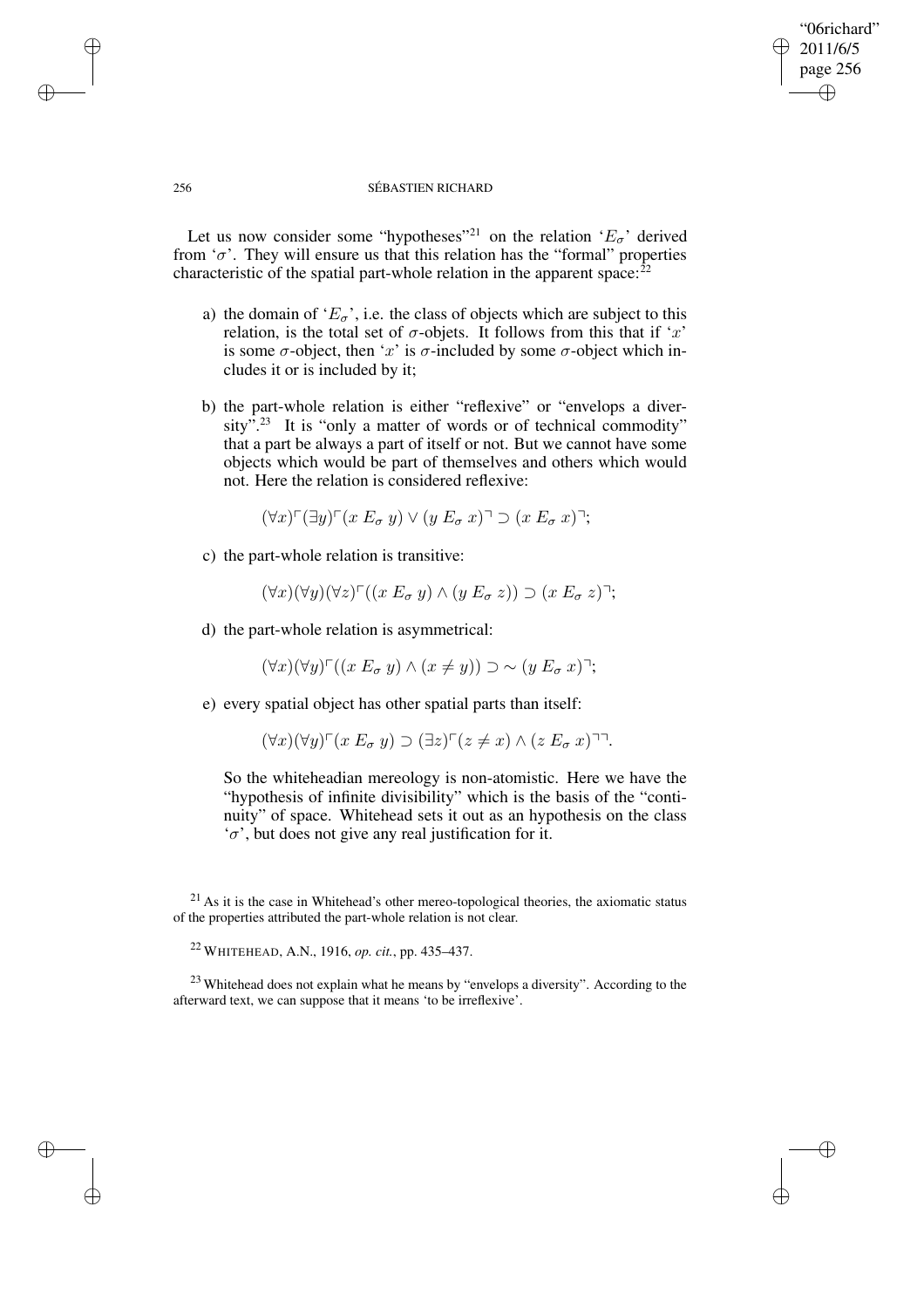✐

### WHITEHEAD'S MEREOTOPOLOGY AND THE PROJECT OF FORMAL ONTOLOGY 257

The theory which is set out in "La théorie relationniste de l'espace" is only a sketch and for the moment it contains no topological element. It is what we could call a formal non-atomistic ground mereology. It is only in *An Enquiry Concerning the Principles of Natural Knowledge* that Whitehead will develop a mereology worthy of this name, containing the first outline of a formal topology.

## 2. *The mereo(-topology) of* An Enquiry Concerning the Principles of Natural Knowledge

In *An Enquiry Concerning the Principles of Natural Knowledge*, and also in *The Concept of Nature*, Whitehead develops a mereology more accomplished than in "La théorie relationniste de l'espace". Furthermore, he tries to define topological notions, such as "junction", in mereological terms. These notions constitute the first analysis of the concept of "boundary". Thus, we can say that Whitehead sets out here a mereo(-topology). The perspective in which this theory is developed is similar to the one of the 1916 paper, but the ambition here is wider. Indeed, Whitehead does not consider only geometry and space but also modern physics and nature from the point of view of his "process", or "passage".<sup>24</sup>

The spatial point or the temporal instant are no longer data of experience. Consequently, Whitehead will show how the scientific concepts of space and time can be derived with the help of an abstraction from experience. These concepts are complex in their essence and can be built from mutual relations between events which are the ultimate data of experience. These spatio-temporal relations between events constitute their spatio-temporal structure and are expressed by "the relation of extension". The principle of this "method of extensive abstraction" consists in a progressive limitation of the spatial and temporal extension specific to the phenomenon considered. The ideal event at which we arrive so by a progressive approximation is such that it is "without extension". Thus, abstracting from concrete events, we obtain some "events-particules", "point flash of instantaneous duration",<sup>25</sup> which are "the exactly determined concepts on which the whole fabric of science rests".<sup>26</sup> The method of extensive abstraction allows

<sup>24</sup> WHITEHEAD, A.N., 1964 (1920), *The Concept of Nature. The Tarner Lectures Delivered in Trinity College November 1919*, Cambridge University Press, Cambridge, p. 54.

<sup>25</sup> *Ibid.*, p. 172.

✐

✐

✐

✐

<sup>26</sup> WHITEHEAD, A.N., 1919, *An Enquiry Concerning the Principles of Natural Knowledge*, Cambridge University Press, Cambridge, 18.3, p. 76.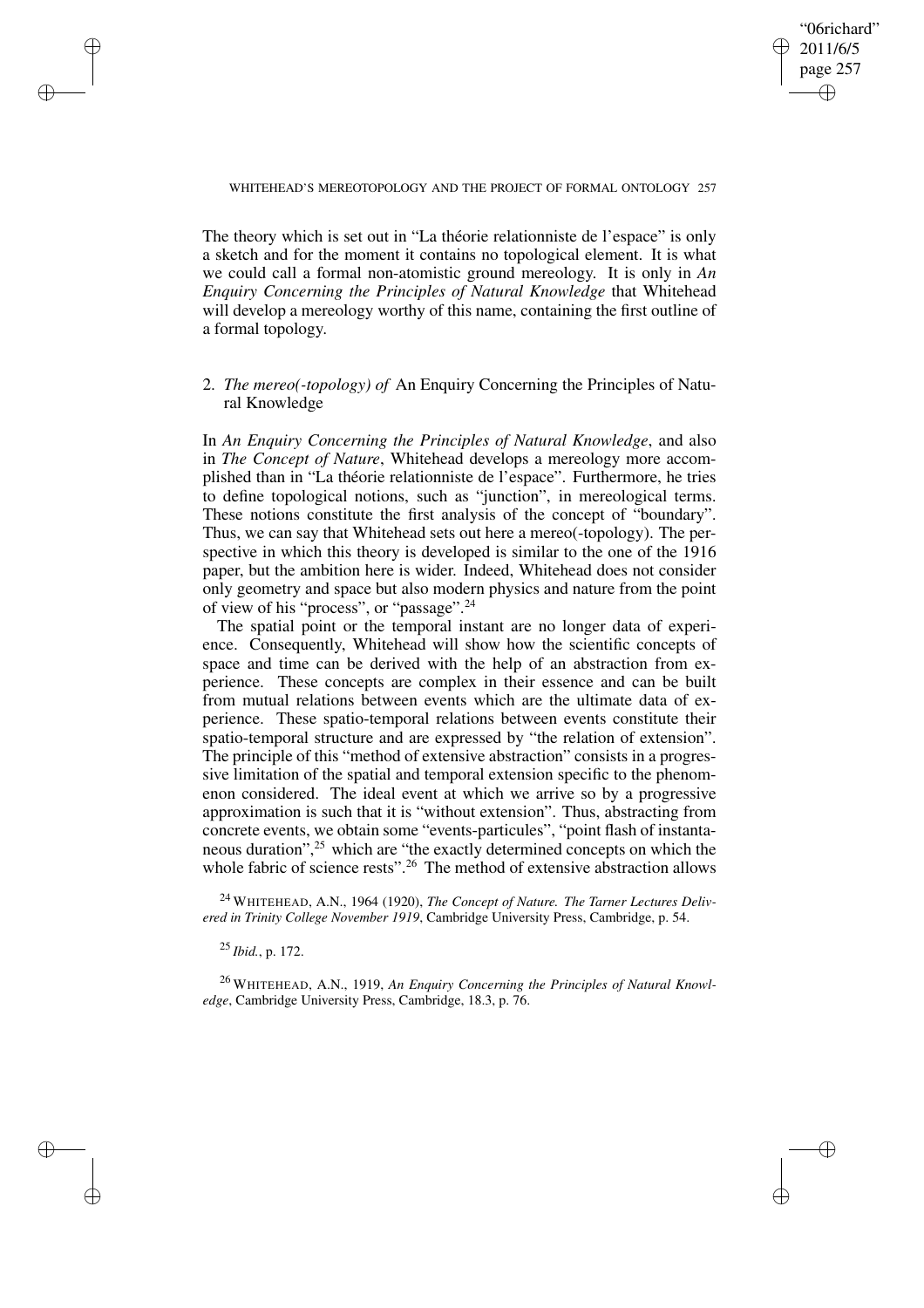"06richard" 2011/6/5 page 258 ✐ ✐

✐

✐

### 258 SÉBASTIEN RICHARD

Whitehead then to show how the scientific concepts of time, space and matter issue "from fundamental relations between events, and from recognition of the characters of events".<sup>27</sup>

We do not wish here to outline the method of extensive abstraction, but the theory which it presupposes, that is the theory of the spatio-temporal structure of events, i.e. the theory of the relation of extension. This theory is, as in "La théorie relationniste de l'espace", a mereology because the relation of extension, also called "the second constant of the externality",  $28$  is the converse of the part-whole relation. It is symbolized 'K' and can be read, when applied to two events 'x' and 'y',  $(x K y')$ , 'x' covers 'y', or according to the converse reading: 'y is a (proper) part of  $x^2$ ,  $y^2$  what we will symbolize  $y \ll x$ '.

As we have already stated, the relation of extension has events for *relata*. But what does Whitehead mean with this notion? He gives us the following example:

*Thus the event which is the passage of the car is part of the whole life of the event which is the passage of the car. Similarly the event which is the continued existence of the house extends over the event which is the continued existence of a brick of the house, and the existence of the house during one day extends over its existence during one specified second of that day.* 30

So, the relation of extension is one of "the simplest characteristics without which no datum of knowledge would be recognized as an event belonging to the order of nature".<sup>31</sup> It is spatio-temporal; the concepts of space and time and their differentiation being largely derived from the properties of this relation.

## <sup>27</sup> *Ibid.*, 2.5, p. 8.

<sup>28</sup> *Ibid.*, 18.1, p. 101. The "constants of the externality" are "those characteristics of a perceptual experience which it possesses when we assign the property of being an observation of the passage of external nature to it, namely when we apprehend it". An event is what possesses those characteristics (*ibid.*, 17.1, pp. 71–72).

<sup>29</sup> Whitehead specifies further that "the term "part" means here "proper part"" (*ibid.*, 27.2, p. 101).

<sup>30</sup> *Ibid.*, 18.1, p. 75.

<sup>31</sup> *Idem*.

✐

✐

✐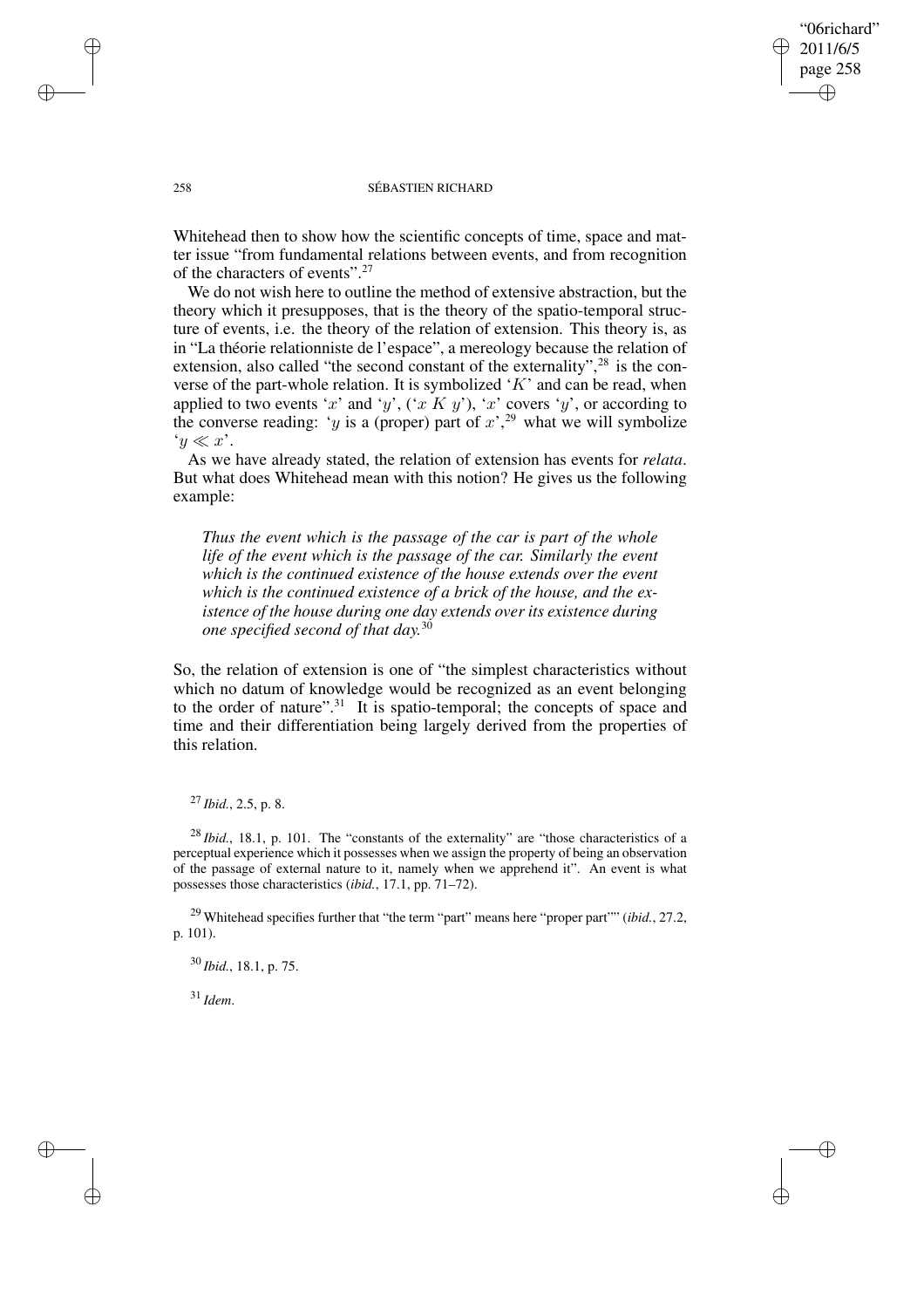## "06richard" 2011/6/5 page 259 ✐ ✐

✐

✐

### WHITEHEAD'S MEREOTOPOLOGY AND THE PROJECT OF FORMAL ONTOLOGY 259

An event being extended possesses parts and every part of an event is itself an event. Whitehead maintains the non-atomicity of the notion of event, i.e. there is no minimal event (an event without parts). The divisibility of an event is infinite and an event is, consequently, never the sum of its parts (these being infinitely many). This does not proscribe the unity of the event which is qualified by Whitehead as "substantial".<sup>32</sup> This unity is quite simply not "an abstract derivative from logical construction".

For Whitehead nature is a continuous passage of events in other events. We see then the fundamental importance of the relation of extension for the comprehension of the "process of nature", "his creative advance":

*Events never change. Nature develops, in the sense that an event* e *becomes part of an event* e <sup>0</sup> *which includes (i.e. extends over)* e *and also extends into the futurity beyond* e*. Thus in a sense the event* e *does change, namely, in its relations to the events which were not and which become actual in the creative advance of nature. The change of an event* e *in this meaning of the term "change", will be called the "passage" of* e*; and the word "change" will not be used in this sense. Thus we say that events pass but do not change. The passage of an event is its passing into some other event which is not it.*<sup>33</sup>

Thus, an event "passes" in becoming part of another event, that is an event which covers it.

Jules Vuillemin and Peter Simons have each proposed a formalization of Whitehead's mereo(-topology).<sup>34</sup> The first expresses it with the relation of extension 'K', the second with the relation of proper part ' $\ll$ '. We set out here a formalization inspired by Simons.<sup>35</sup> In the same way as in "La théorie relationniste de l'espace", Whitehead does not formulate his mereo (-topology) in an axiomatic fashion, but with properties and definitions. We first formalize this theory following Whitehead's text and then consider its possible axiomatization.

<sup>32</sup> *Ibid.*, 18.4, p. 77.

✐

✐

✐

✐

<sup>34</sup> Cf. VUILLEMIN, J., 1971, *op. cit.*, pp. 67–68; and SIMONS, P., 2007, *op. cit.*, pp. 219– 223.

<sup>35</sup> We indicate in footnotes Vuillemin's corresponding formalization.

<sup>33</sup> *Ibid.*, 14.3, p. 62.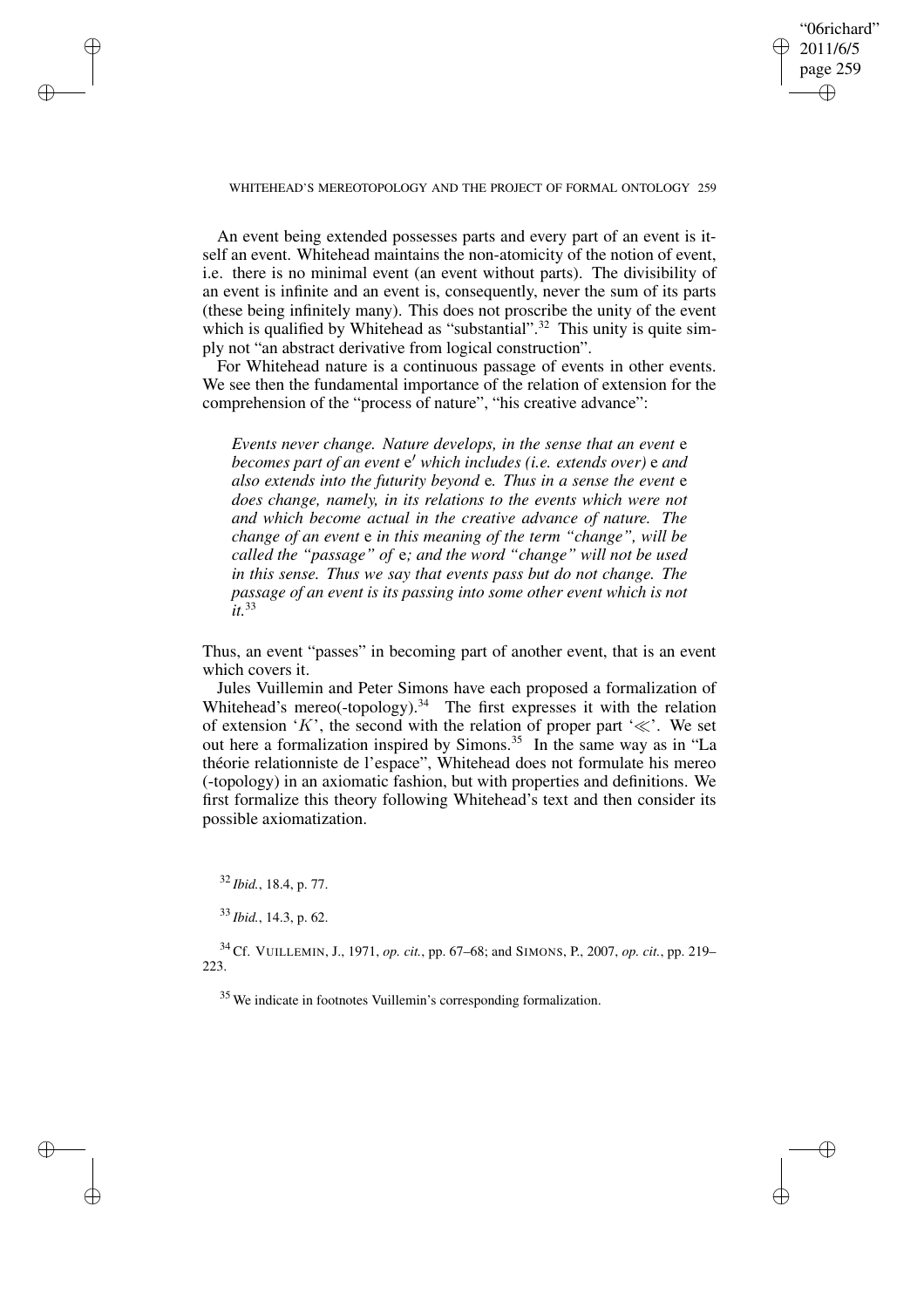## "06richard" 2011/6/5 page 260 ✐ ✐

✐

✐

### 260 SÉBASTIEN RICHARD

The first property is the following:  $36$ 

P1  $(a \ll b) \supset (a \neq b)$ ,

which means that 'nothing is a part of itself<sup>37</sup> and expresses the property of irreflexivity of the part-whole relation.<sup>38</sup>

The second property:<sup>39</sup>

$$
\mathbf{P2} \quad (\forall x)^{\sqcap} (\exists y)^{\sqcap} x \ll y^{\sqcap} \land (\exists y)^{\sqcap} y \ll x^{\sqcap} \neg
$$

which means that 'every event is a part of another event and has another event as part'. Simons calls this property the "principle of openness above and below".<sup>40</sup> The first part denies the existence of a maximal event and the second denies the existence of an atomic event.

The third property:<sup>41</sup>

$$
P3 \quad ((\forall x)^{\sqcap}(x \ll a) \supset (x \ll b)^{\sqcap} \land (a \neq b)) \supset (a \ll b),
$$

which means that 'if every part of  $a$  is a part of  $b$  and  $a$  and  $b$  are different,

<sup>36</sup> P1'  $(aKb) \supset (a \neq b),$ 

which means that 'if  $a$  covers  $b$ , then  $a$  is distinct from  $b'$ .

 $37$  As Simons suggests, these formulas must be interpreted as universally quantified propositions:

 $P1'' \quad (\forall x)(\forall y) \ulcorner (x \ll y) \supset (x \neq y)\urcorner.$ 

However, we keep the formalization in terms of individual constants which is closer to Whitehead's text.

<sup>38</sup> Simons speaks of the property of "asymmetry" (SIMONS, P., 2007, *op. cit.*, p. 219). We can express it the following way:

 $(a \ll b) \supset \sim (b \ll a).$ 

This property is the result of the irreflexivity (P1) and the transitivity (P4) of ' $\ll$ '.

39 P2'  $(\forall x) \ulcorner (\exists y) \ulcorner xKy \urcorner \wedge (\exists y) \ulcorner yKx \urcorner \urcorner,$ 

which means that 'each event covers other events and is covered by other events'.

<sup>40</sup> SIMONS, P., 2007, *op. cit.*, p. 219.

41 **P3'**  $((\forall x) \ulcorner (bKx) \supset (aKx) \urcorner \wedge (a \neq b)) \supset (aKb),$ 

which means that 'if every event covered by  $b$  is covered by  $a$  and if  $a$  is distinct from  $b$ , then  $a$  covers  $b'$ .

✐

✐

✐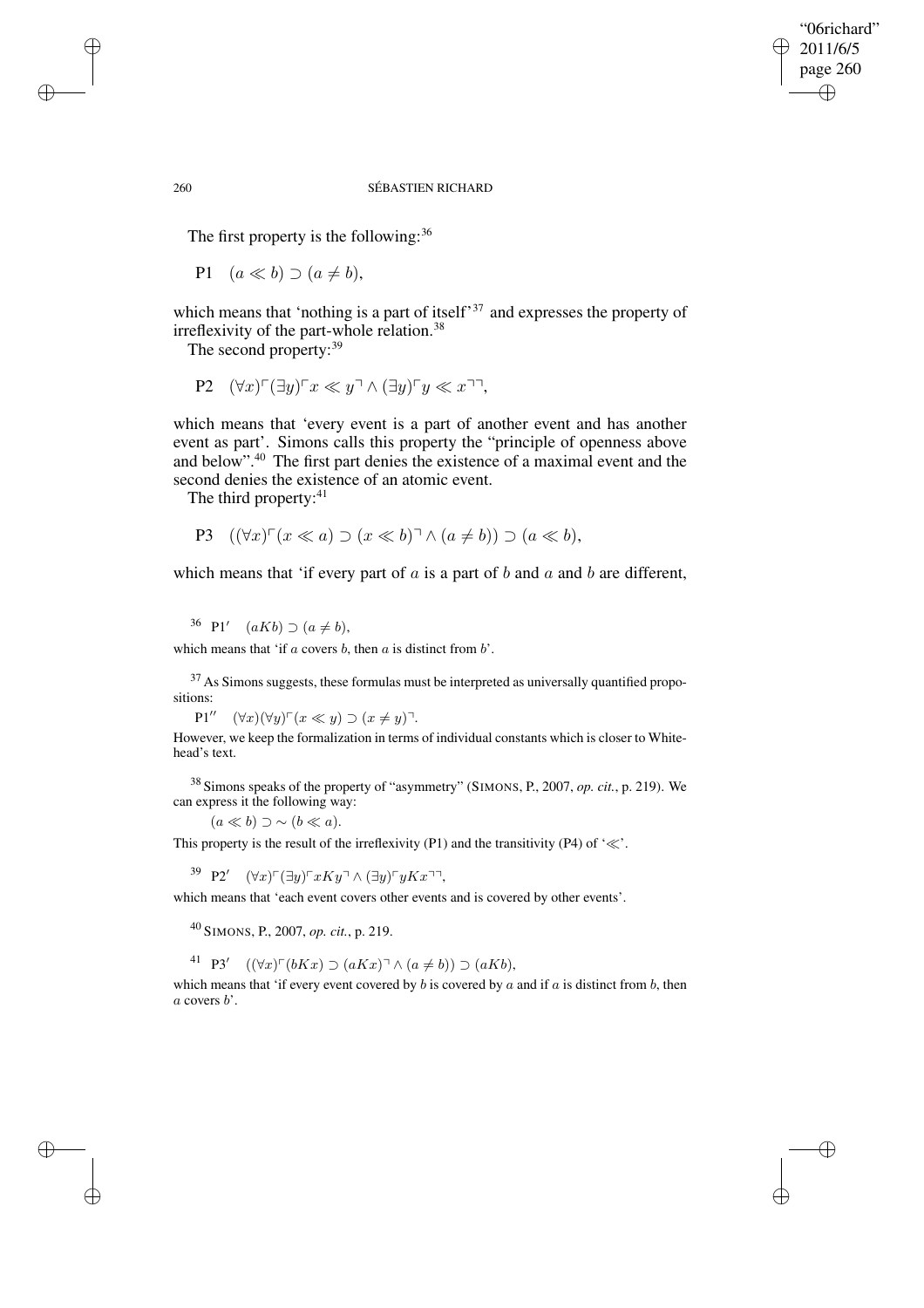✐

### WHITEHEAD'S MEREOTOPOLOGY AND THE PROJECT OF FORMAL ONTOLOGY 261

then  $\alpha$  is a part of  $\beta'$ . Simons calls this property the "proper parts principle".<sup>42</sup>

The fourth property: 43

✐

✐

✐

✐

$$
P4 \quad ((a \ll b) \land (b \ll c)) \supset (a \ll c),
$$

which means that 'if a first event is a part of a second event and this second event is a part of a third event, then the first is a part of the third'. It is the property of transitivity.

The fifth property: $44$ 

$$
P5 \quad (a \ll b) \supset (\exists x)^{\sqcap}(a \ll x) \land (x \ll b)^{\sqcap},
$$

which means that 'if  $a$  is a part of  $b$ , then there exists an event of which  $a$  is a part and which is a part of  $b'$ . It is the property of density.

The sixth property: $45$ 

$$
\text{P6} \quad (\forall x)(\forall y)(\exists z)^\top (x \ll z) \land (y \ll z)^\top,
$$

which means that 'for any two events, there exists an event of which they are both part'. It is what Simons calls the property of "upper bound".<sup>46</sup>

Whitehead then defines several notions from the notion of proper part. He starts with the notion of "intersection" that we symbolize '∘':

D1  $(a \circ b) \equiv (\exists x)^{\sqcap}(x \ll a) \land (x \ll b)^{\sqcap},$ 

which means that 'two events intersect when they have parts in common'.

<sup>42</sup> SIMONS, P., 2007, *op. cit.*, p. 219. On this principle and his consequences, particularly the extensionality, cf. SIMONS, P., 1987, *Parts. A Study in Ontology*, Clarendon Press, Oxford, pp. 28 and 112–117.

<sup>43</sup> P4'  $((aKb) \wedge (bKc)) \supset (aKc),$ 

which means that 'if a first event covers a second and this second event covers a third, then the first covers the third'.

44 P5'  $(aKb) \supset (\exists x)^{\sqcap}(aKx) \wedge (xKb)^{\sqcap}$ ,

which means that 'if  $a$  covers  $b$ , then there exists an event covered by  $a$  and which covers  $b'$ .

45 P6'  $(\forall x)(\forall y)(\exists z) \ulcorner (zKx) \wedge (zKy)\urcorner,$ 

which means that 'for any two events, there exists an event which covers them both'.

<sup>46</sup> SIMONS, P., 2007, *op. cit.*, p. 220.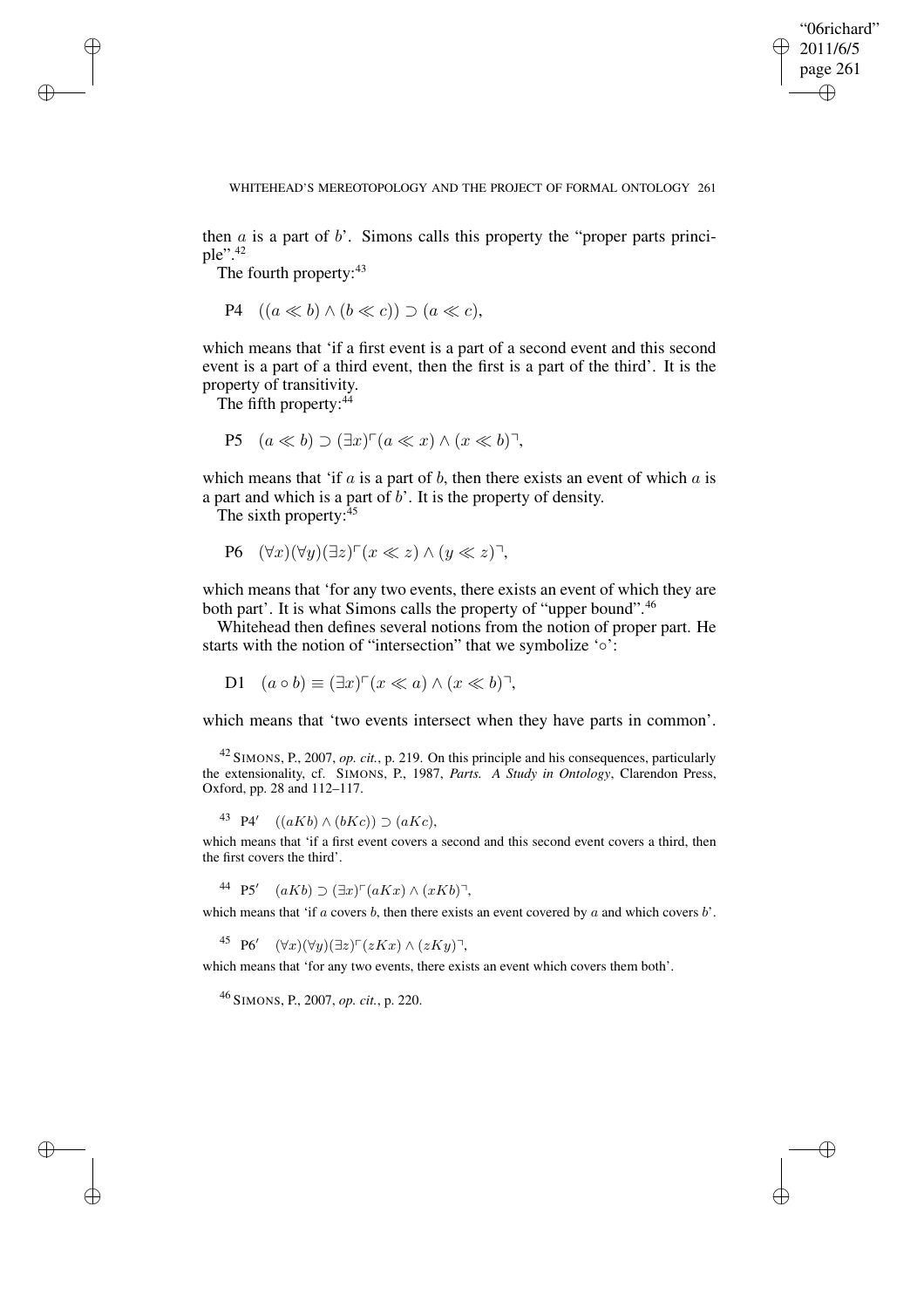## "06richard" 2011/6/5 page 262 ✐ ✐

✐

✐

#### 262 SÉBASTIEN RICHARD

Let us notice that this notion is often called the relation of "overlapping".<sup>47</sup> Following this first definition, Whitehead sets out a proposition whose status is not clear and that can be formalized in the following way:

P7 
$$
(\forall x)^{\top}(x \circ a) \supset (x \circ b)^{\top} \supset ((a \ll b) \lor (a = b)),
$$

which means that 'if anything that intersects  $a$  intersects  $b$ , then either  $a$  is a part of b or a is identical to b'. Simons calls this the "strong supplementation" principle". As we can easily see, this principle is closely linked to (P3) and differs from it only by the stronger condition according to which anything that intersects 'a' must also intersect 'b'. In fact, we can demonstrate that  $(P3)$  is deductible from  $(P7)$  and  $(D1)$ .<sup>48</sup>

Whitehead then defines the notion of 'separation' that we symbolize '':

D2  $(a \; 1 \; b) \equiv \sim (a \circ b)$ .

which means that 'two events are separated if and only if they do not intersect'. Whitehead extends this definition to sets, so that a "separated set" can be defined in the following way:

D3 
$$
sep(\alpha) \equiv (\forall x)(\forall y)^{\top}((x \in \alpha) \land (y \in \alpha) \land (x \neq y)) \supset (x \uparrow y)^{\top},
$$

which means that 'a set is separated if and only if every pair of distinct events of this set are separated'. Simons adds the condition of distinction on pair of events ' $x \neq y'$  which is not present in Whitehead's formulation.<sup>49</sup> This condition is necessary because two identical events can obviously not be separated.

Whitehead defines the notion of "the dissection of an event":

$$
D4\ (\alpha\ diss a) \equiv (sep(\alpha) \land (\forall x)^{\sqcap}(x \circ a) \equiv (\exists y)^{\sqcap}(y \in \alpha) \land (x \circ y)^{\sqcap\sqcap}),
$$

which means that 'a set  $\alpha$  is a dissection of an event a if and only if  $\alpha$  is a separated set and anything that intersects a also intersects a member of  $\alpha$ , and conversely'. So, according to Whitehead, "a dissection is a non-overlapping exhaustive analysis of an event into a set of parts, and conversely the dissected event is the one and only event of which this set is a dissection".<sup>50</sup> In

<sup>47</sup> Cf., for example, SIMONS, P., 1987, *op. cit.*, p. 28.

<sup>48</sup> For this demonstration, cf. *ibid.*, p. 29.

<sup>49</sup> Cf. SIMONS, P., 2007, *op. cit.*, p. 220.

<sup>50</sup> WHITEHEAD, A.N., 1919, *op. cit.*, p. 102.

✐

✐

✐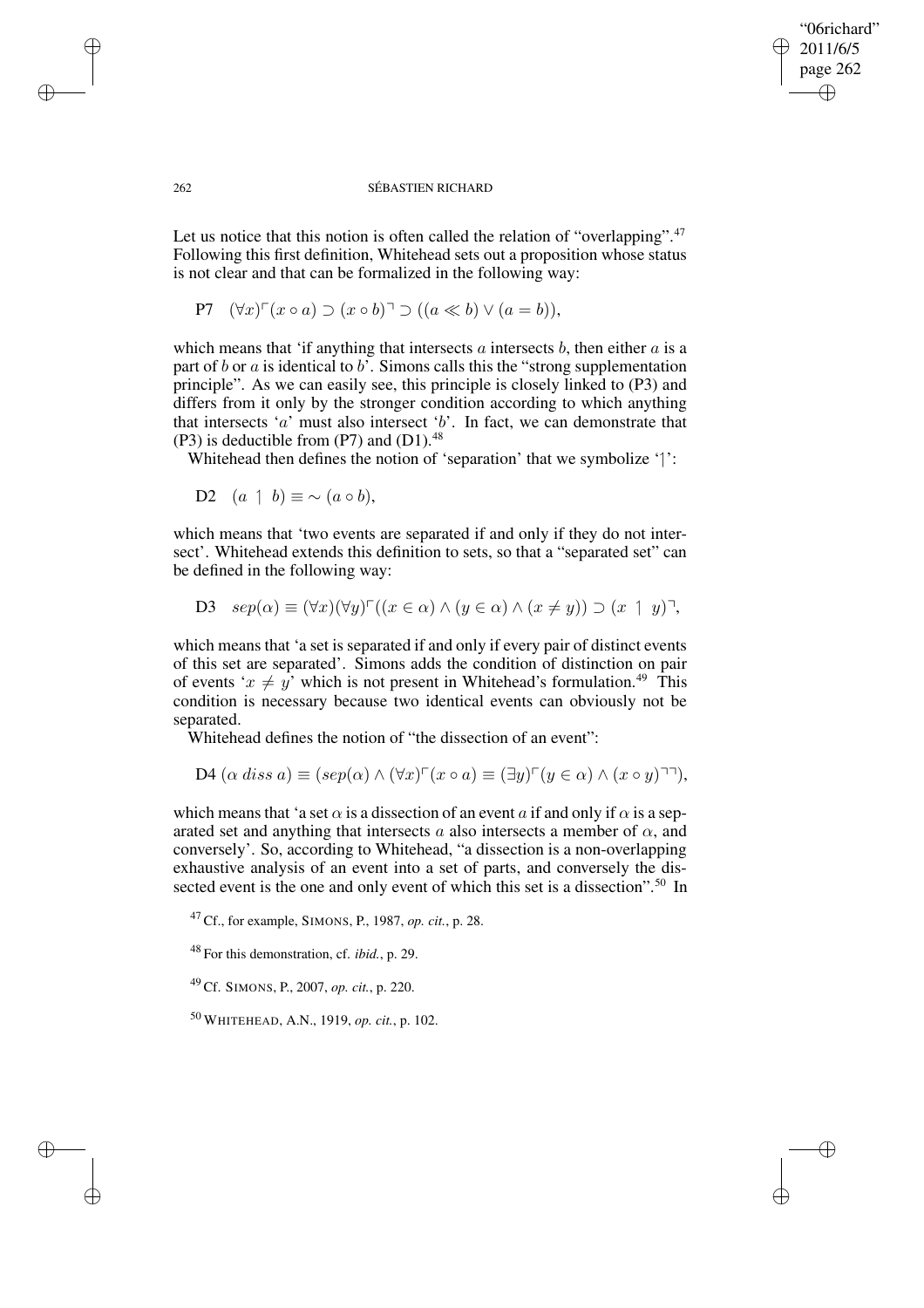"06richard" 2011/6/5 page 263 ✐ ✐

✐

✐

WHITEHEAD'S MEREOTOPOLOGY AND THE PROJECT OF FORMAL ONTOLOGY 263

other words, the dissection of an event is a set whose members constitute a complete division in disjoined parts of this event. Furthermore, a dissection is the dissection of only one event, what can be formulated as follows:

P8  $((\alpha \text{ diss } a) \wedge (\alpha \text{ diss } b)) \supset (a = b).$ 

According to Whitehead, there is always an "indefinite number" of dissections of a given event:

P9  $(∃α)(∃β) [α diss a) ∧ (β diss a) ∧ (α ≠ β)].$ 

Simons interprets this affirmation as saying that there is always two different dissections of an event, however one could also interpret this as saying that there are always infinitely many dissections of an event, what is "plausible" with density.<sup>51</sup>

Whitehead adds yet:

✐

✐

✐

✐

P10 
$$
(a \ll b) \supset (\exists \alpha)^{\sqcap} (\alpha \text{ diss } b) \land (a \in \alpha)^{\sqcap}
$$
,

which means that 'if  $a$  is a part of  $b$ , then there exists a dissection of  $b$ , whose a is a member'. According to Whitehead, it follows from this:<sup>52</sup>

P11  $(a \ll b) \supset (\exists x)^{\sqcap}(x \uparrow a) \wedge (x \ll b)^{\sqcap},$ 

which means that 'if  $a$  is a part of  $b$ , then there exists at least one event separated from  $\alpha$  which is also a part of  $\delta'$ . Simons calls this property the "weak supplementation principle".<sup>53</sup>

Whitehead adds other definitions which are no longer mereological, but topological.<sup>54</sup> He begins with the definition of the relation of 'junction':

D5 
$$
(a \text{ junction } b) \equiv (\exists x)^{\sqcap}(x \circ a) \land (x \circ b) \land (\exists \alpha)^{\sqcap}(\alpha \text{ diss } x) \land (\forall z)^{\sqcap}(z \in \alpha) \supset ((z \ll a) \lor (z \ll b))^{\sqcap \sqcap},
$$

<sup>51</sup> SIMONS, P., 2007, *op. cit.*, p. 220.

<sup>52</sup> Strangely, Simons does not consider this consequence in his presentation of Whitehead's mereo(-topology). This may be due to the fact that he considers that it can easily be deduced from (P7) (cf. SIMONS, P., 1987, *op. cit.*, p. 29).

<sup>53</sup> *Ibid.*, p. 28.

<sup>54</sup> WHITEHEAD, A.N., 1919, *op. cit.*, pp. 102–103.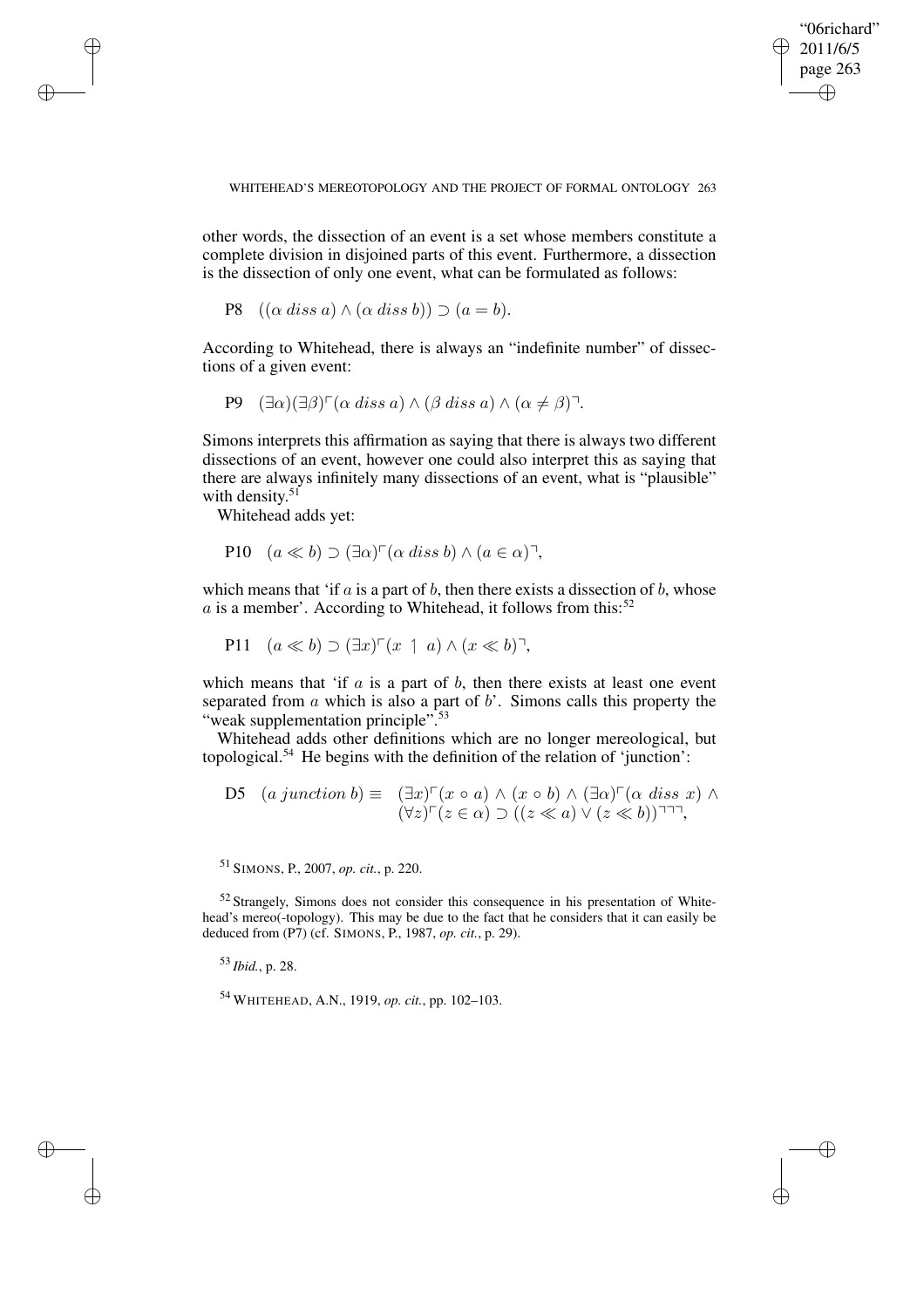## "06richard" 2011/6/5 page 264 ✐ ✐

✐

✐

#### 264 SÉBASTIEN RICHARD

which means that 'two events  $a$  and  $b$  are joined if and only if there exists a third event x such that x intersects both  $\alpha$  and  $\beta$  and there exists a dissection of x of which each member is a part of a, or of b, or of both'. In *The Concept of Nature*, Whitehead gives a somewhat different formulation of this definition: two events are joined if and only if there is a third event such that they are both part of it and no part of it is separated from both of the two given events.<sup>55</sup> We can formalize this in the following way:

D5'  $(a \text{ junction}' b) \equiv (\exists x) \ulcorner (a \ll x) \land (b \ll x) \land \sim (\exists y) \ulcorner (y \ll x)$  $x) \wedge (y \mid a) \wedge (y \mid b)$ <sup> $\sqsupset$ </sup>.

Whitehead seems to consider these two definitions as independent when he says that if one of the two is adopted, the other appears as an axiom "respecting the character of junction as we know it in nature".<sup>56</sup>

According to Whitehead, this relation of junction expresses "entirely" the concept of "the continuity of nature, that is the fact that "two joined events are continuous with each other"<sup>57</sup> and they form "exactly one event which is their sum".<sup>58</sup> So, two events which intersect are always joined:

P12  $(a \circ b) \supset (a \text{ junction } b),$ 

which is a consequence of the definition of junction. However this last notion is broader than the notion of intersection, for two events can be joined and yet separated:

P13 
$$
(\exists x)(\exists y)^{\sqcap}(x \text{ junction } y) \wedge (x \uparrow y)^{\sqcap}
$$
.

Such events will be said "adjoined":<sup>59</sup>

<sup>55</sup> WHITEHEAD, A.N., 1964 (1920), *op. cit.*, p. 76.

<sup>56</sup> *Idem*. Palter argues that this is not the case and that (D5) is a consequence of (D5'). However although he offers good arguments for the difference between the first condition of the two definitions, he completely neglects their second part (cf. PALTER, R.M., 1960, *Whitehead's Philosophy of Science*, University of Chicago Press, Chicago, p. 46). Simons, for his part, neglects in his formalization of (D5') its difference with the first condition of (D5<sup>'</sup>) when he expresses it with '∘' and not with '≪' as we have (cf. WD5' *in* SIMONS, P., 1987, *op. cit.*, p. 85).

<sup>57</sup> WHITEHEAD, A.N., 1919, *op. cit.*, p. 102.

<sup>58</sup> WHITEHEAD, A.N., 1964 (1920), *op. cit.*, p. 76.

<sup>59</sup> We can notice the analogy of this definition with the definition of two intervals which "abut" given by Needham: "two intervals abut if they are separated and there is an interval

✐

✐

✐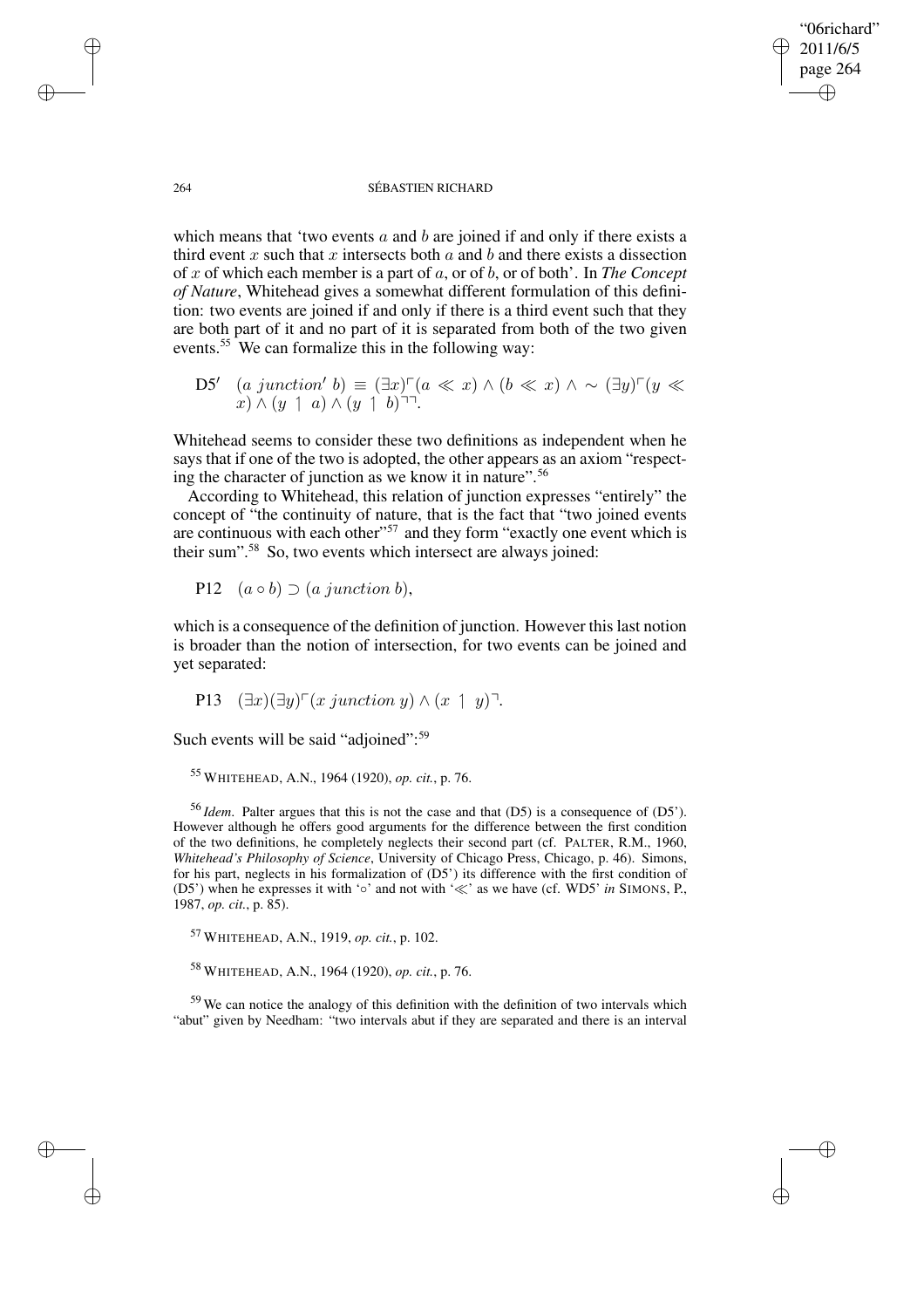✐

WHITEHEAD'S MEREOTOPOLOGY AND THE PROJECT OF FORMAL ONTOLOGY 265

D6 (a adjunction b)  $\equiv$  ((a junction b)  $\wedge$  (a 1 b)).

✐

✐

✐

✐

For example, in the following figure ' $a$ ' and ' $b$ ' are adjoined:



If two events ' $a$ ' and ' $b$ ' cover each other and there is a third event separated from 'a' and 'b', then 'a' and 'b' are said to be "injoined":

D7 (a injunction b)  $\equiv$  ((b  $\ll$  a)  $\wedge$  ( $\exists x$ )<sup> $\sqcap$ </sup>(x sep a)  $\wedge$  $(a \text{ adjunction } b)$ <sup> $\gamma$ </sup>.

In the following figure ' $a$ ' and ' $b$ ' are injoined:



Indeed, '*a*' covers '*b*', and '*c*' is separated from '*a*' and adjoins '*b*'. Whitehead claims yet that:

overlapping both but not any other separated from both" (NEEDHAM, P., 1981, "Temporal Intervals and Temporal Order", *Logique et analyse*, 29, definition 4, p. 53). We could formalize this definition in the following way:

DN4 
$$
(a \text{ abut } b) \equiv ((a \quad 1 \quad b) \land (\exists x)^{\sqcap}(x \circ a) \land (x \circ b) \land \sim (\exists y)^{\sqcap}(x \circ y) \land (y \quad 1 \quad a) \land (y \quad 1 \quad b)^{\sqcap \sqcap}).
$$

Needham tries to develop a theory of the notion of temporal interval underlying the analysis of natural languages. To do this he formulates a mereology having separation ' ' as primitive notion. This mereology draws his inspiration from Leonard and Goodman's calculus of individuals (cf. LEONARD, H. and GOODMAN, N., 1940, "The Calculus of Individuals and its Uses", *The Journal of Symbolic Logic*, 5 (2), pp. 45–55), but with a weaker summation condition on temporal intervals (the sum operation only occurs between connected intervals).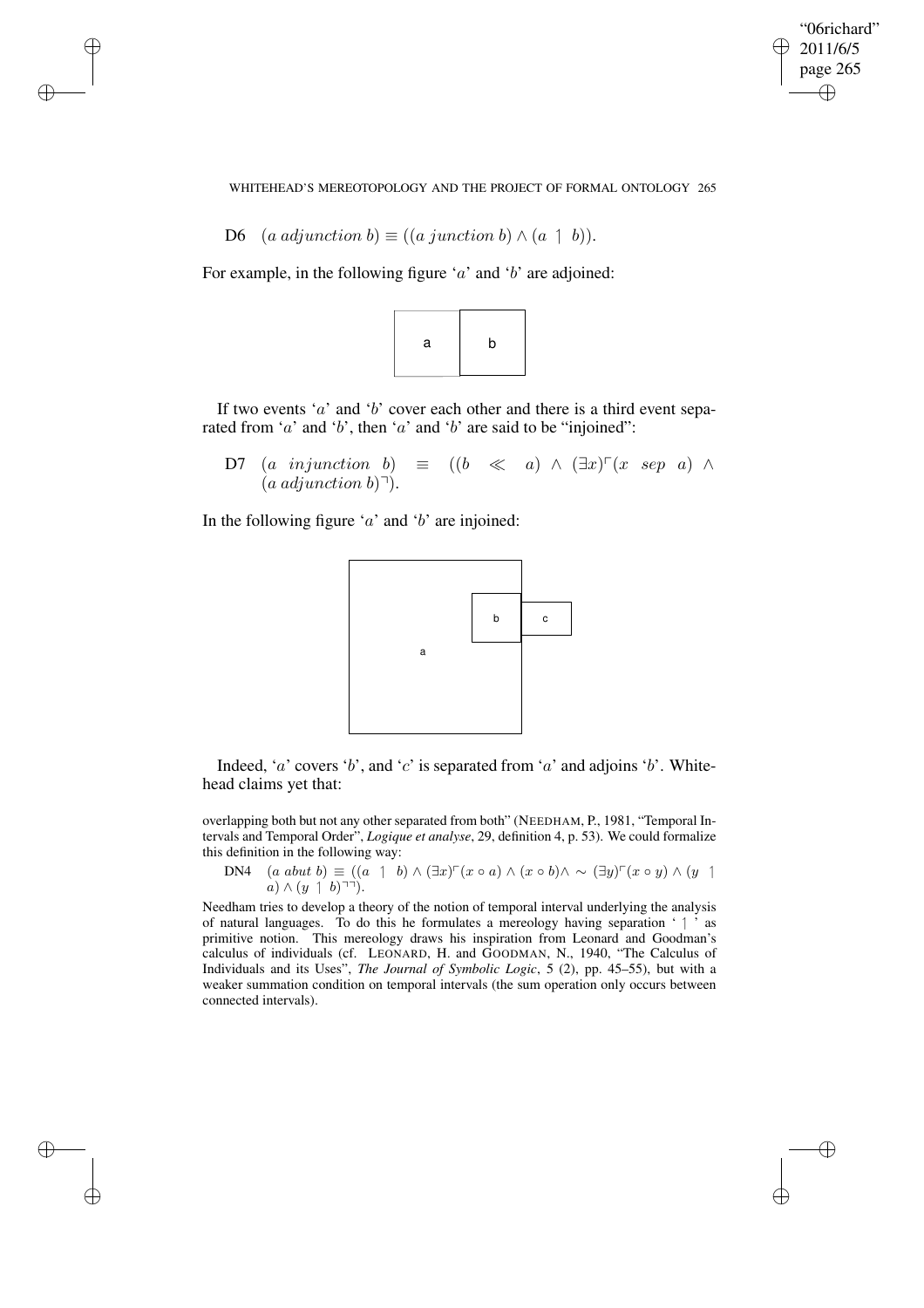## "06richard" 2011/6/5 page 266 ✐ ✐

✐

✐

#### 266 SÉBASTIEN RICHARD

# P14  $((b \ll a) \land (c \land a) \land (c \text{ adjunction } b)) \supset (c \text{ adjunction } a),$

which means that 'if b is a part of a, and c is separated from a and adjoins b, then c adjoins  $a'$ . The situation is still illustrated by the last figure above.

With the definitions of the notions of junction, injunction and adjunction, Whitehead gives us the first analysis of the notion of "boundary".<sup>60</sup> The injunction and the adjunction are so types of "boundary unions": the injunction being a boundary union of an event and one of its parts and adjunction being a boundary union of two separated events.

In *On the Foundations of Mathematics*, Stanisław Leśniewski criticized Whitehead's mereo(-topological) system for not being presented in an axiomatic and deductive form.<sup>61</sup> Although it was not Whitehead's intention to present his theory in an axiomatic form, $62$  and that, to some extend, Leśniewski's criticism is unjustified, however it is an interesting question to know precisely which properties are independent of the others. Lesnie wski focuses his attention only on the mereological properties which have a close link with his own thesis. So he does not consider the definitions of the topological notions of junction, adjunction and injunction.

Using "the interpretative method", $63$  Lesniewski demonstrates the independence of (P7) and (P11) in relation to the system (P1)–(P6). Unfortunately, he does not consider the independence of the other properties. Simons, on the other hand, demonstrates that the system composed of (P1),

<sup>60</sup> WHITEHEAD, A.N., 1919, *op. cit.*, p. 103.

<sup>61</sup> LES´ NIEWSKI, S., 1992 (1927–1931), *On the Foundation of Mathematics*, trans. D.I. Barnett, *in* SURMA, S.J., SZREDNICKI, J.T. et BARNETT, D.I. (eds.), S., 1992, *Stanisław Lesnie ´ wski: Collected Works*, vol. I, Polish Scientific Publishers/Kluwer, coll. Nijhoff International Philosophy Series, Dordrecht, pp. 259–263. It is Tarski who attracted Leśniewski's attention in 1926 on the relationship of his own mereological system and Whitehead's theory of extension. It is still he who put forward the hypothesis that the system of properties (P1)–(P6) does not constitute an axiomatic basis for the theory of extension, because it is impossible to deduce the properties (P7) and (P11) in it.

<sup>62</sup> Cf. WHITEHEAD, A.N., 1919, *op. cit.*, p. 76.

 $63$  As Kotarbiński says, this methods "consists in seeking for the primitive terms of the system meanings for which all axioms become true propositions" (KOTARBIŃ SKI, T., 1964, *Leçons sur l'histoire de la logique*, trans. A. Posner, Presses Universitaires de France, Paris, p. 296–296; on this method, see also TARSKI, A., 1995, *Introduction to Logic and to the Methodology of Deductive Sciences*, trans. O. Helmer, Dover, New York, pp. 120–125). If it is the case, the consistency of the axiomatic system is demonstrated. Lesniewski chooses as a model the system of rational numbers and ' $\ll$ ' is interpreted by the relation '(is) strictly smaller than'. In this interpretation the properties  $(P1)$ – $(P6)$  are true, but  $(P7)$  and  $(P11)$  are false.

✐

✐

✐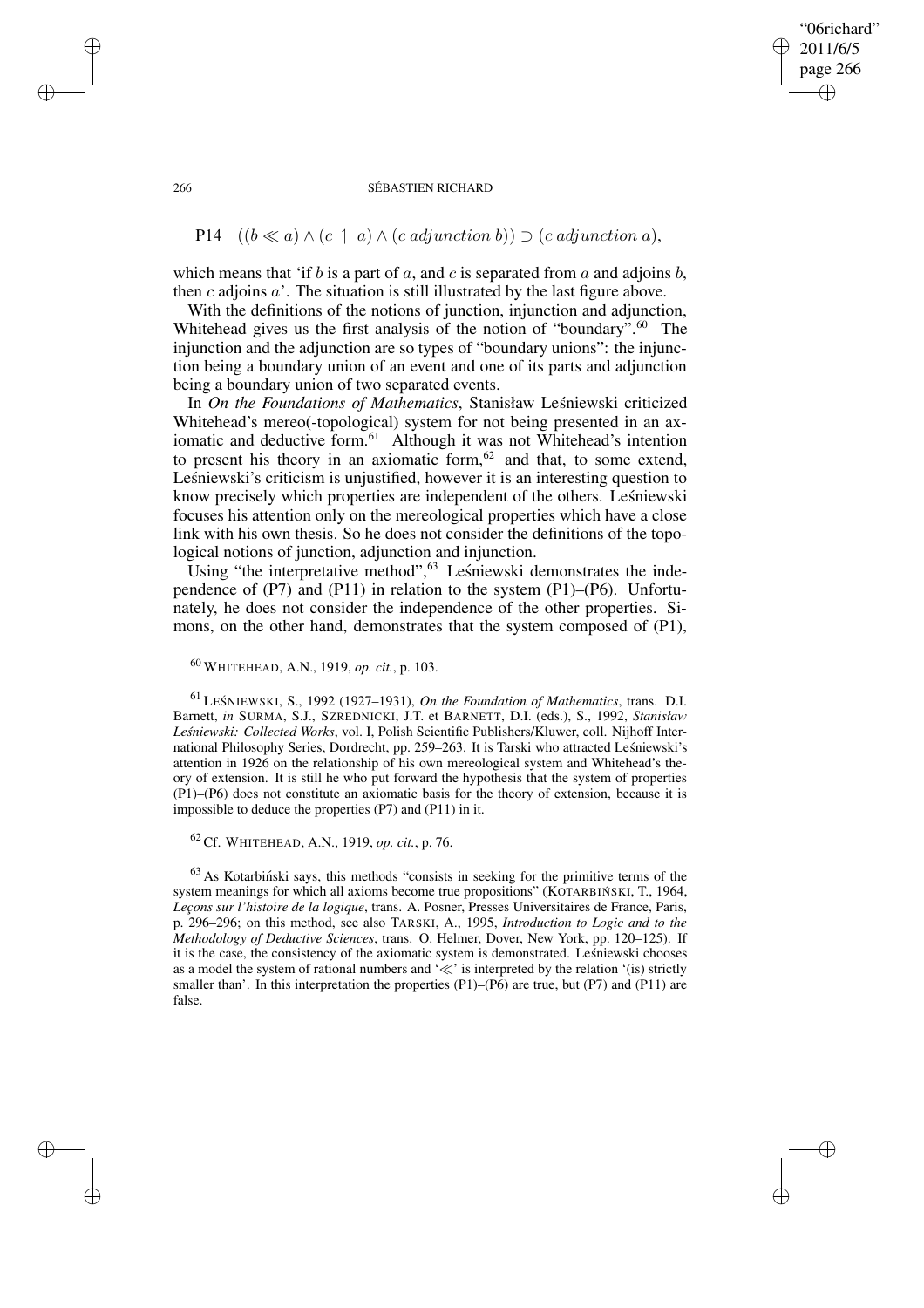"06richard" 2011/6/5 page 267 ✐ ✐

✐

✐

(P4), (P5), (P6), (P7) and (P10) constitutes a possible system of independent axioms for Whitehead's mereology. 64

### 3. *The (mereo-)topology of* Process and Reality

✐

✐

✐

✐

Soon after the publication of *An Enquiry Concerning the Principles of Natural Knowledge* and *The Concept of Nature*, Theodore de Laguna criticized Whitehead's mereo(-topology) on several points.<sup>65</sup> He suggests first to simplify and to reinforce it by choosing the relation '(is) contained in' instead of the relation of extension, or of part to whole. This relation is understood along the same lines as 'including as part and completely enveloping'. Thus a solid contains another solid when the second is a part of the first and no solid external to the first can touch the second. This primitive relation allows him then to define '*a* extends over *b*' as meaning 'there is no event which is contained in  $b$  and not contained in  $a$ , and there is an event which is contained in  $a$  and not contained in  $b'$ . Thus, if we symbolize '(is) contained in' with  $'C'$ , we have the following definition:

 $(a K b) \equiv \sim (\exists x)^{\sqcap}(x C b) \wedge \sim (x C a)^{\sqcap} \wedge (\exists x)^{\sqcap}(x C a) \wedge \sim (x C b)^{\sqcap}$ .

Secondly, referring to a definition he had given before, Laguna criticizes the "indirect" character of the notion of "event-particule" given by Whitehead.<sup>66</sup> According to him, we can remedy this defect by taking the relation '(is) contained in' as primitive.

Following Laguna's criticisms, Whitehead reformulated his theory in *Process and Reality*. The primitive relation is no longer the mereological partwhole relation, or, more precisely, its converse, i.e. the relation of extension, but the topological relation of 'extensive connection'.<sup>67</sup> We are now immediately in a (mereo-)topology, because the theory is first topological and permits then to define the mereological notions. On the other hand, the preceding theory was first mereological and allowed us then to define the

<sup>64</sup> SIMONS, P., 2007, *op. cit.*, pp. 221–222.

<sup>65</sup> LAGUNA, Th. de, 1921, "Extensive Abstraction : A Suggestion", *Philosophical Review*, 30 (2), pp. 216–218.

<sup>66</sup> Cf. WHITEHEAD, A.N., 1919, *op. cit.*, p. 121.

 $67$  We can also see this change as a result of Whitehead's philosophical development. Indeed, at least from 1925, Whitehead considers the notion of process as fundamental and the notion of extension as derived (cf. the second note added by Whitehead in 1924 to *An Enquiry Concerning the Principles of Natural Knowledge*, p. 202).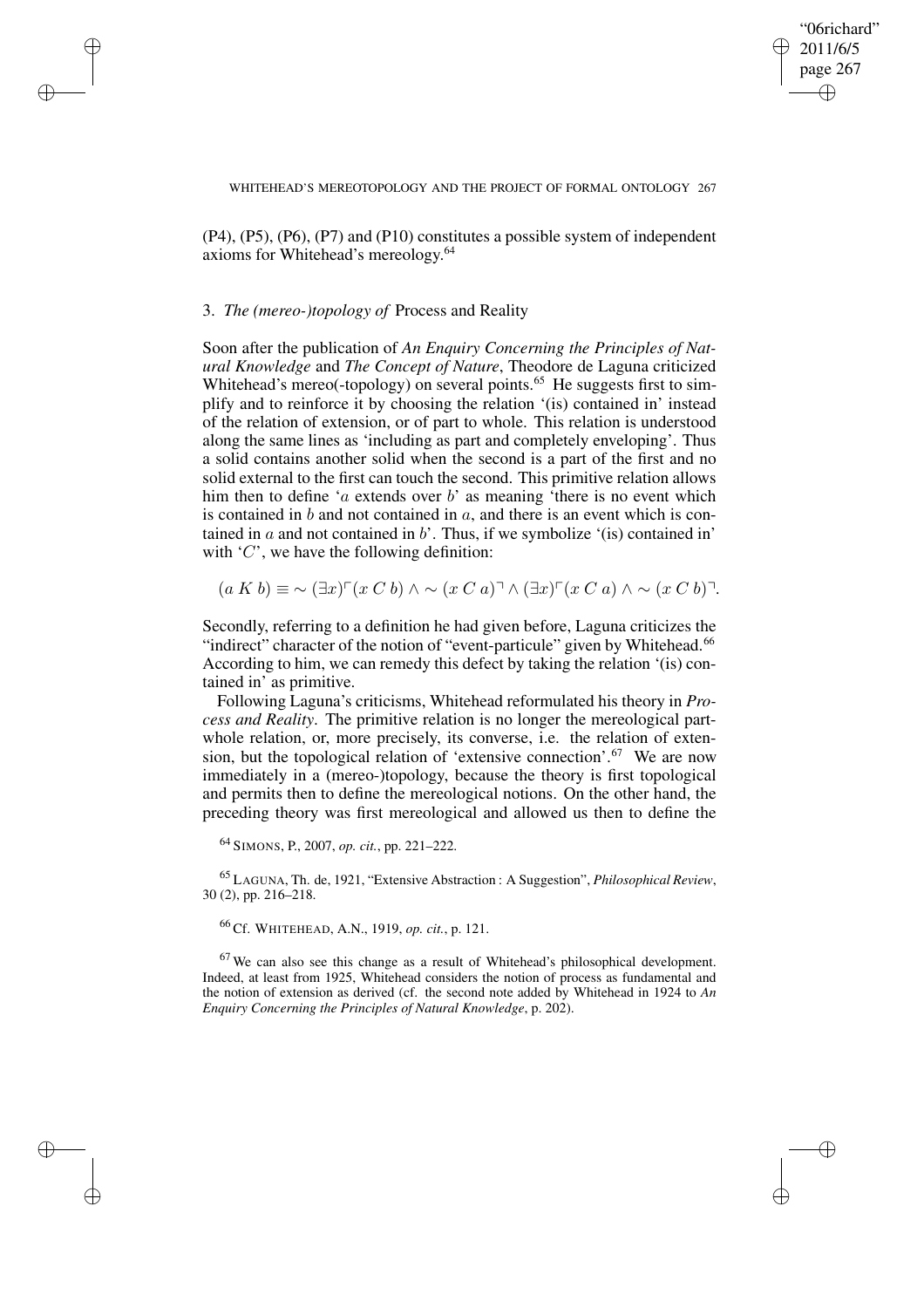## "06richard" 2011/6/5 page 268 ✐ ✐

✐

✐

### 268 SÉBASTIEN RICHARD

topological notions. Whitehead calls this new theory "the theory of extension", although the relation of extension is no more primitive and is not even defined.<sup>68</sup>

The new relation of extensive connection no longer applies to events, but to what Whitehead calls "regions" which are simply defined as the *relata* of the extensive connection.<sup>69</sup> In an informal way, two regions 'a' and 'b' will be said to be (extensively) connected, which we symbolize ' $a \odot b$ ', when they have at least one point in common.<sup>70</sup> The notions of "region" and extensive connection" constitute the two primitive notions of the theory of extension that we describe here.

Again, Whitehead's (mereo-)topology is not presented in an axiomatic and symbolic fashion. It is formulated with "definitions" and "assumptions". We formalize it once more in drawing our inspiration from Simons.<sup>71</sup> Whitehead begins with the definition of the relation of "mediate connection", $72$  that we symbolize ' $\Box$ ':

D1 
$$
(a \boxdot b) \equiv (\exists x)^{\sqcap}(x \odot a) \wedge (x \odot b)^{\sqcap}
$$
,

which means that 'two regions  $a$  and  $b$  are mediately connected if and only if there is a third region with which they are connected'

The first assumption asserts the "symmetry" of the relations of connection and mediate connection:

H1a  $(a \odot b) \supset (b \odot a);$ H1b  $(a \boxdot b) \supset (b \boxdot a).$ 

<sup>68</sup> Whitehead defines a relation of inclusion analogous to the relation of extension (cf., *infra*, (D2)).

<sup>69</sup> WHITEHEAD, A.N., 1978 (1929), *Process and Reality. An Essay in Cosmology*, ed. D.R. Griffin and D.W. Sherburne, The Free Press, New York, p. 294. Palter considers that the notion of region is almost formally equivalent to the notion of event. The sole formal difference between the two notions is the fact that regions are limited in extend, whereas events may be unbounded (PALTER, R.M., 1960, *op. cit.*, p. 110).

 $70$  This can be deduced from the figures given by Whitehead to illustrate the different cases of connection (cf. figure I *in* WHITEHEAD, A.N., 1978 (1929), *op. cit.*, p. 294).

<sup>71</sup> SIMONS, P., 2007, *op. cit.*, pp. 224–226. We should mention here the pioneering work of Bowman Clarke who proposed a mereotopology drawing his inspiration from Whitehead's one: CLARKE, B.L., 1981, A Calculus of Individuals Based on "Connection", *Notre Dame Journal of Formal Logic*, 22 (3), pp. 204–218. The system developed by Clarke is axiomatized and expressed in a symbolic fashion, contrary to Whitehead's one.

<sup>72</sup> WHITEHEAD, A.N., 1978 (1929), *op. cit.*, p. 294.

✐

✐

✐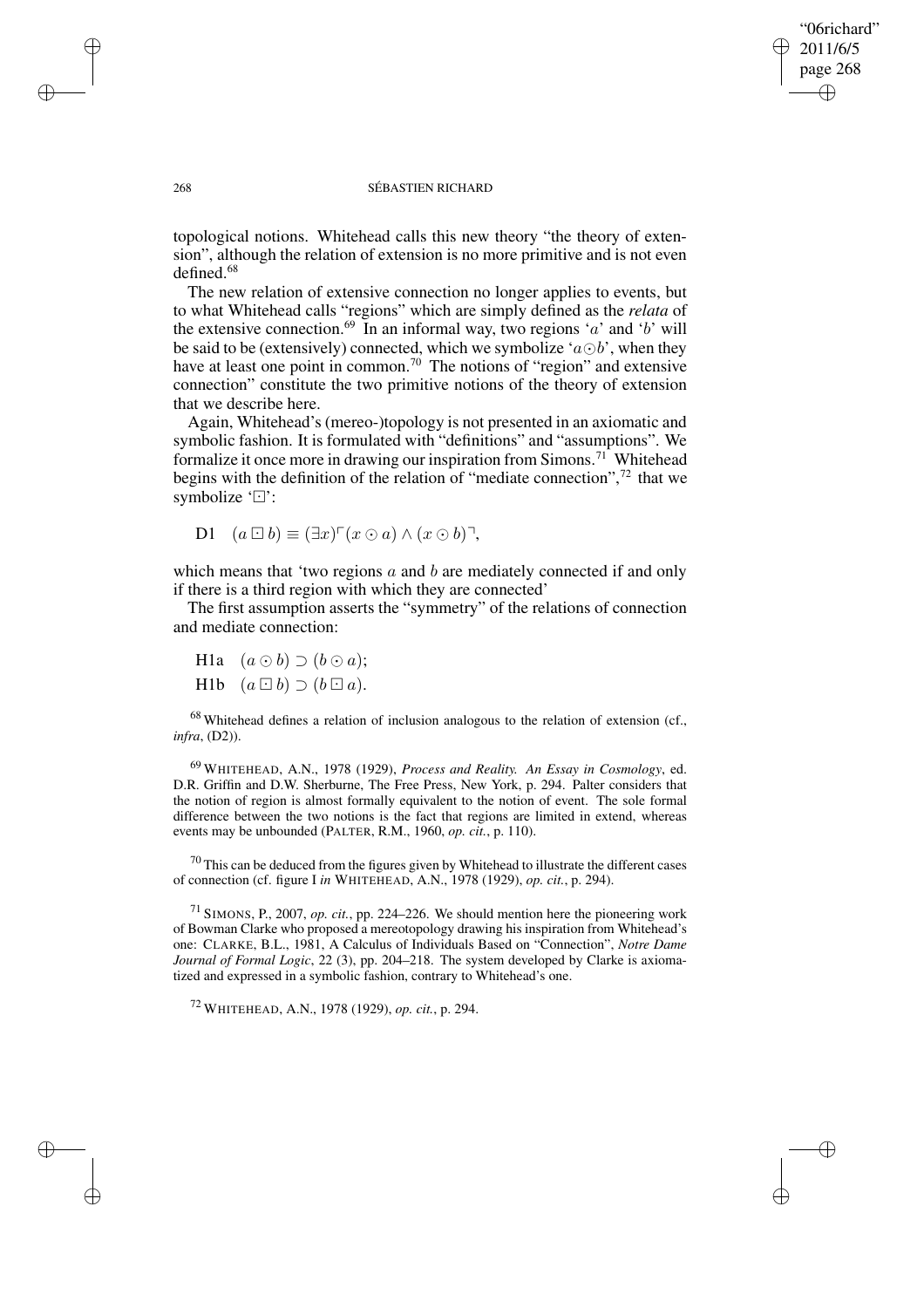✐

### WHITEHEAD'S MEREOTOPOLOGY AND THE PROJECT OF FORMAL ONTOLOGY 269

The second part of this assumption immediately ensues from the first and (D1), as Whitehead notices it himself.<sup>73</sup>

The second assumption claims, on the one hand, that:

H2a  $\sim (\exists x)(\forall y)^\top x \odot y^\top$ ,

✐

✐

✐

✐

which means that 'no region is connected with all the other regions', and, on the other hand, that:

H2b 
$$
(\forall x)(\forall y)\ulcorner x \boxdot y\urcorner
$$
,

which means that 'any two regions are always mediately connected'. The third assumption asserts that connection is not transitive:

H3  $\sim (\forall x)(\forall y)(\forall z)^{\top}((x \odot y) \wedge (y \odot z)) \supset (x \odot z)^{\top},$ 

which means that 'there exists regions such that if the first is connected with the second and the second is connected with the third, then it does not follow that the first is connected with the third' Such a case is illustrated by the figure below:



This does not mean that the relation of connection is antitransitive in all the cases, as the figure below illustrates it:



<sup>73</sup> Cf. *ibid.*, p. 295.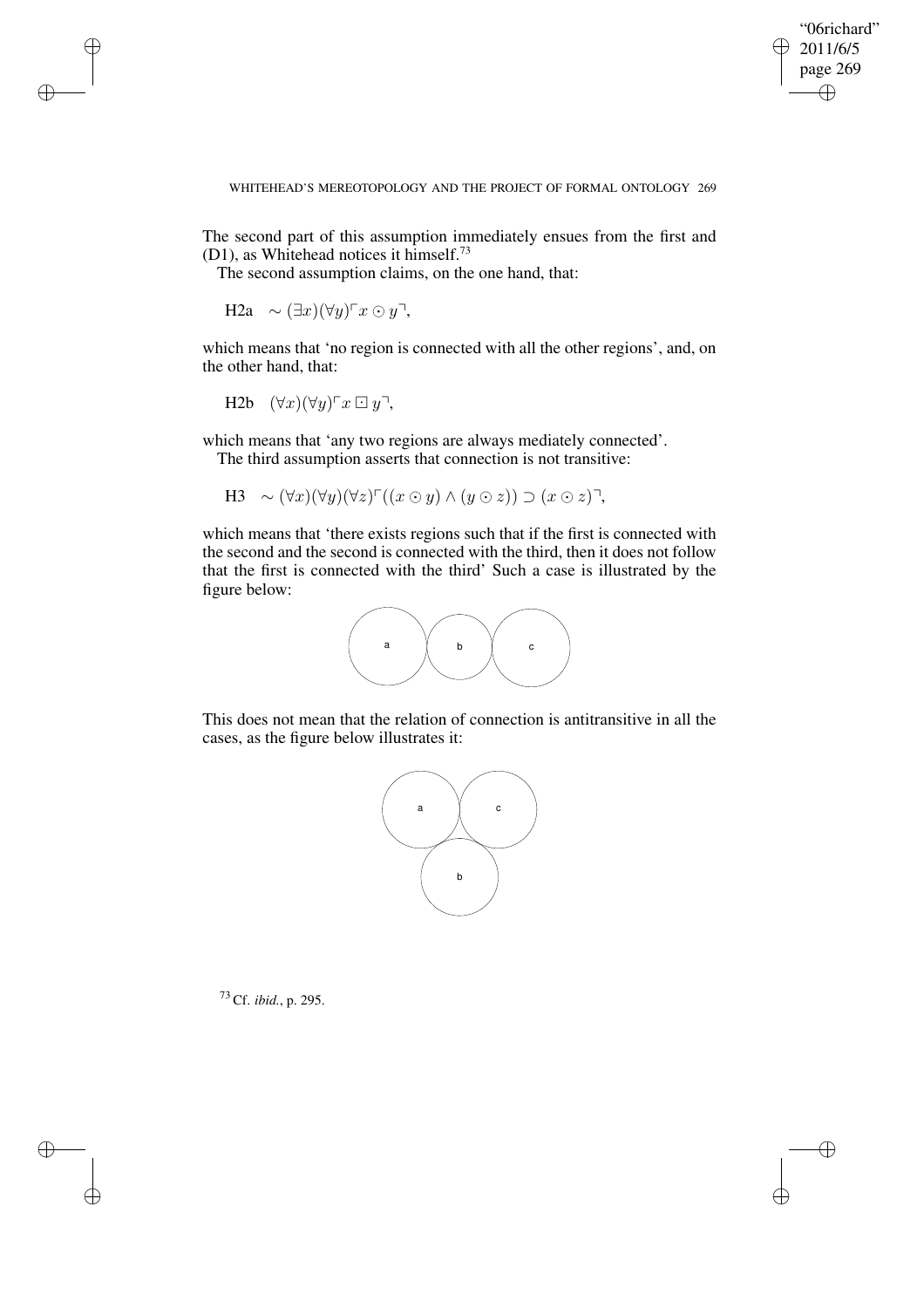## "06richard" 2011/6/5 page 270 ✐ ✐

✐

✐

### 270 SÉBASTIEN RICHARD

The fourth assumption:

H4a  $\sim (\exists x)$ <sup>r</sup> $x \odot x$ <sup>¬</sup>,

which means that 'no region is connected with itself'. It follows from this that 'no region is mediately connected with itself':

H4b  $\sim (\exists x)$ <sup>r</sup> $x \boxdot x$ <sup>-7</sup>.

In other words, the relation of connection and mediate connection are both irreflexive.

Whitehead defines now the relation of "inclusion"<sup>74</sup> that he owes to Laguna and that constitutes an important addition to the theory of extension.<sup>75</sup> We use the converse relation that we symbolize ' $\leq$ '<sup>76</sup> and such that ' $a \leq b$ ' can be read '*a* is a (proper) part of  $b^{\prime},^{77}$  or '*b* includes  $a$ ':

D2 
$$
(a \le b) \equiv (\forall x)^{\top} (x \odot a) \supset (x \odot b)^{\top},
$$

which means that 'the region  $a$  is a part of  $b$  if and only if every region connected with  $a$  is connected with  $b'$ . It follows immediately from this that when a region is a part of another, the two are connected:

H5  $(a < b) \supset (a \odot b)$ .

The relation of part to whole, or of inclusion, is transitive, irreflexive and asymmetrical. These three properties are expressed in the three following assumptions:

- H6  $((a < b) ∧ (b < c)) ∋ (a < c);$
- H7  $\sim$   $(\exists x)$ <sup>r</sup> $x$  <  $x$ <sup>-1</sup>;
- H8  $(a < b) \supset \sim (b < a)$ .

<sup>74</sup> It is obviously the relation analogous to the relation of extension 'K' that we find in *An Enquiry Concerning the Principles of Natural Knowledge*.

<sup>75</sup> WHITEHEAD, A.N., 1978 (1929), *op. cit.*, p. 295.

<sup>76</sup> It is the relation analogous to the part-whole relation ' $\ll$ ' that we find in *An Enquiry Concerning the Principles of Natural Knowledge*.

<sup>77</sup> Whitehead gives himself this reading (cf. WHITEHEAD, A.N., 1978 (1929), *op. cit.*, p. 295). The fact that the relation '(is) a part of' must be understood in the proper meaning is explicitly asserted with (H7).

✐

✐

✐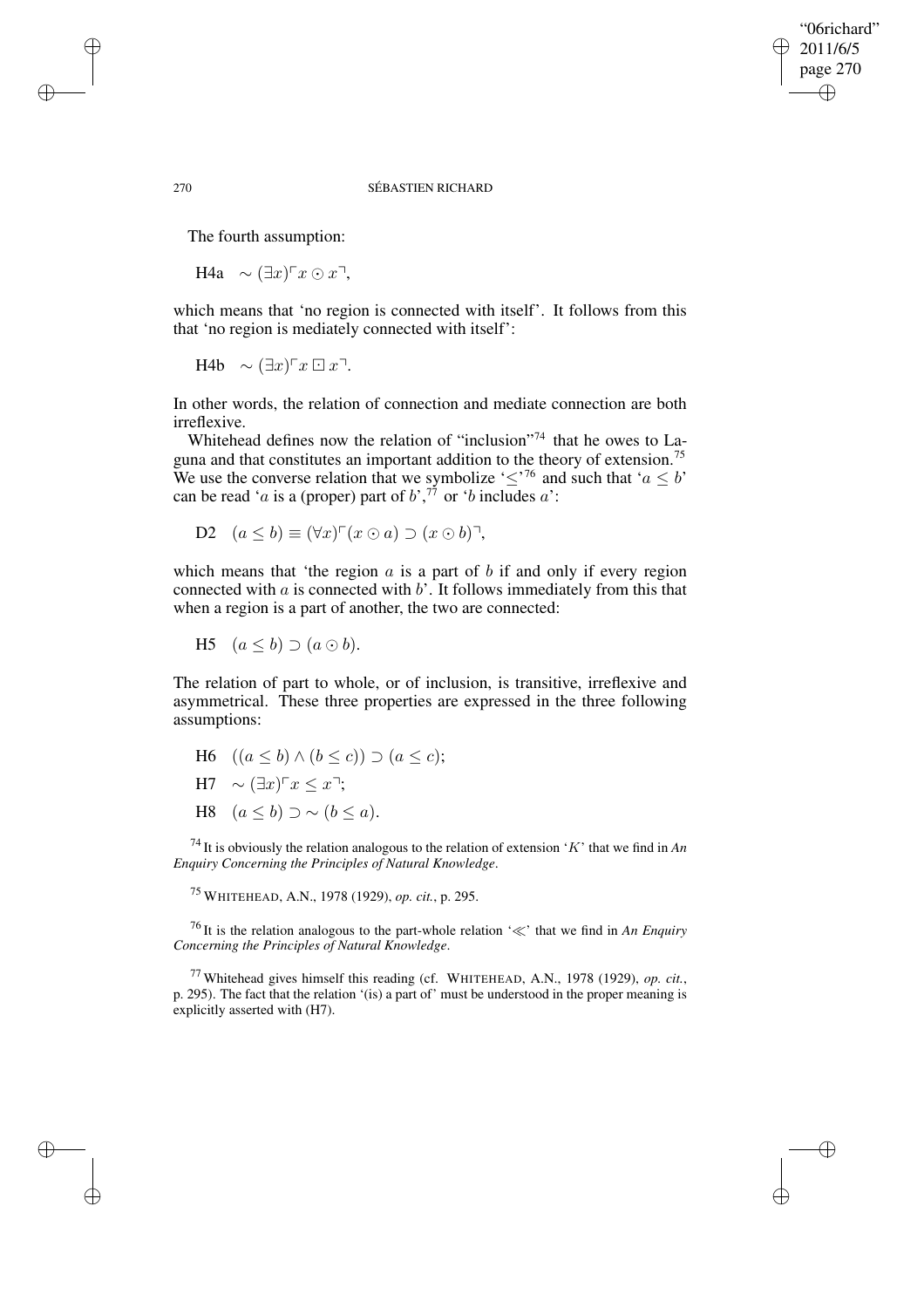"06richard" 2011/6/5 page 271 ✐ ✐

✐

✐

WHITEHEAD'S MEREOTOPOLOGY AND THE PROJECT OF FORMAL ONTOLOGY 271

This relation is thus a relation of partial strict order and defines what we call a "ground mereology".<sup>78</sup>

The first part of the ninth assumption asserts the non-atomicity of the notion of region. In other words, there is no region not including other region as part:

```
H9 (\forall x)(\exists y) \ulcorner y \leq x \urcorner.
```
✐

✐

✐

✐

The second part of the ninth assumption:

H9b  $(\forall x)(\exists y)(\exists z)^{\sqcap}(y \leq x) \wedge (z \leq x) \wedge \sim (y \odot z)^{\sqcap}$ 

which means that 'every given region has parts which are not connected'.

Whitehead continues with the definition of the mereological notion of 'overlapping':<sup>79</sup>

D3 
$$
(a \circ b) \equiv (\exists x)^{\sqcap}(x \leq a) \land (x \leq b)^{\sqcap}
$$
,

which means that 'two regions overlap when there exists a third which they both include'. This relation is symmetrical:

$$
H10 \quad (a \circ b) \supset (b \circ a),
$$

what ensues immediately from the definition of '∘'. It is also the case of the following assumption:

H11 
$$
(a \le b) \supset (a \circ b)
$$
,

which means that 'if a region is a part of another region, then they overlap'.

The twelfth assumption asserts that the overlapping of two regions entails that they are connected:

H12  $(a \circ b) \supset (a \odot b)$ .

The notions of inclusion and overlapping being defined, Whitehead can now define the notion of "dissection". Nonetheless, this definition is not

<sup>78</sup> Cf. CASATI, R. and VARZI, A.C., 1999, *Parts and Places: The Structures of Spatial Representation*, MIT Press, Cambridge (Mass.), p. 36.

<sup>79</sup> It is the same notion as the notion of intersection defined in *An Enquiry Concerning the Principles of Natural Knowledge*, except that it is defined with ' $\leq$ ', and not with ' $\ll$ '.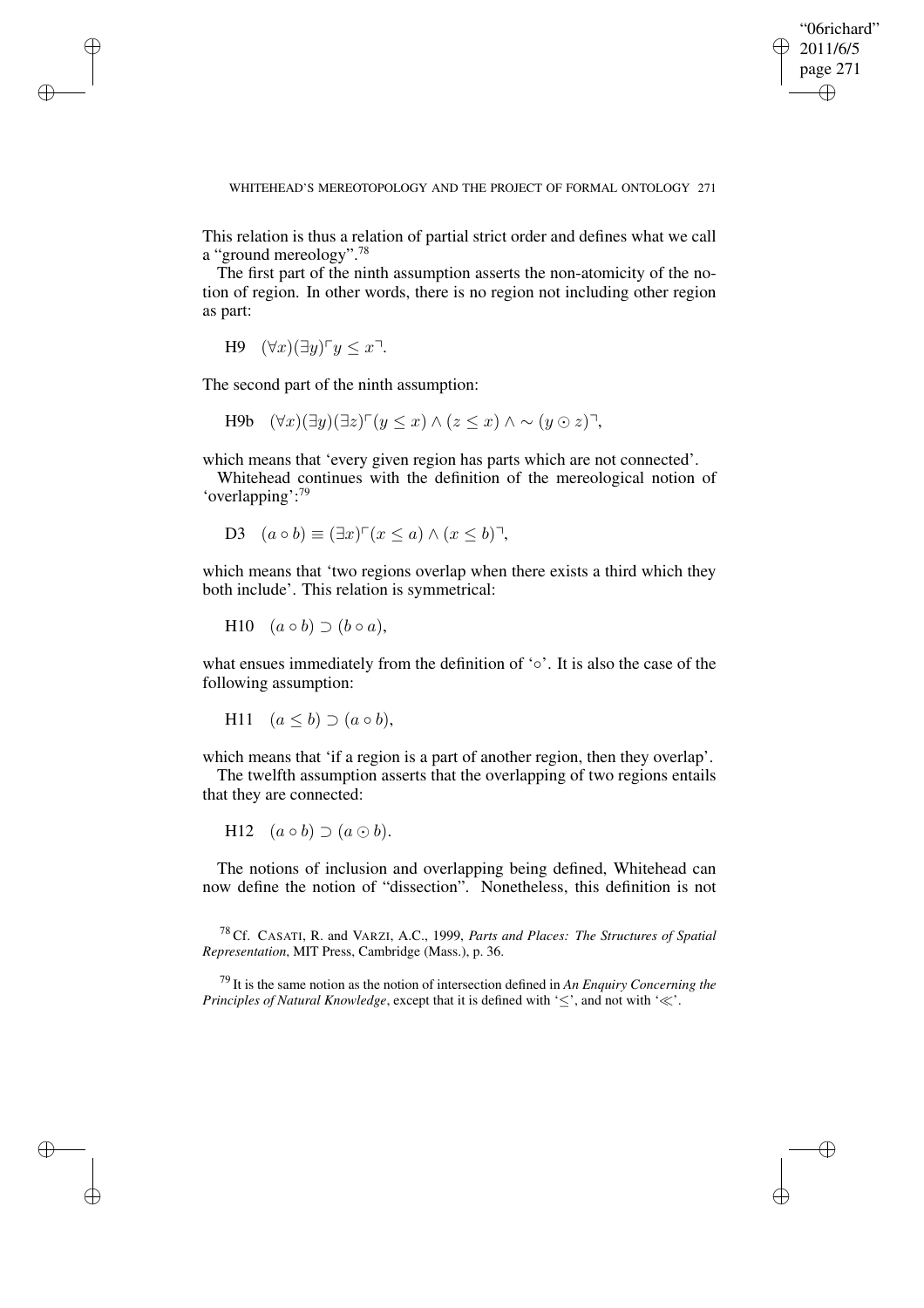## "06richard" 2011/6/5 page 272 ✐ ✐

✐

✐

### 272 SÉBASTIEN RICHARD

identical to the one defined in *An Enquiry Concerning the Principles of Natural Knowledge*:

D4  $(\alpha \text{ diss } a) \equiv (\forall x) \ulcorner (x \in \alpha) \supset (x \leq a) \urcorner \wedge (\forall x) (\forall y) \ulcorner ((x \in \alpha))$  $(\alpha) \wedge (y \in \alpha) \wedge (x \neq y)) \supset \sim (x \circ y)^{\neg} \wedge (\forall x)^{\neg}((x \leq \alpha) \supset (x \notin \alpha))$  $\alpha$ ))  $\supset$   $((\exists y)^{\sqcap}(y \in \alpha) \wedge (x \leq y)^{\sqcap} \vee (\exists y)(\exists z)^{\sqcap}(y \in \alpha) \wedge (z \in$  $\alpha) \wedge (y \neq z) \wedge (x \circ y) \wedge (x \circ z)$ ,

which means that 'a set  $\alpha$  is a dissection of a region a if and only if (1) all the members of  $\alpha$  are included in a and (2) no two members of  $\alpha$  overlap and (3) any region included in a without being a member of  $\alpha$  is either included in one member of  $\alpha$  or overlaps more than one member of  $\alpha'$ .

The thirteenth assumption:

H13 
$$
(\forall x)(\exists \alpha)(\exists \beta)^{\sqcap} (\alpha \text{ diss } x) \land (\beta \text{ diss } x) \land (\alpha \neq \beta)^{\sqcap}
$$
,

which means that 'there is more than one dissection for every given region'. The fourteenth assumption:

H14 
$$
(\alpha \text{ diss } a) \supset \sim (\exists x)^{\sqcap} (\alpha \text{ diss } x) \land (x \neq a)^{\sqcap}
$$
,

which means that 'the dissection of a region is not the dissection of another one'.

Whitehead gives then the definition of the relation of a region that "intersect" two regions which overlap:

D5  $(a \text{ int } bc) \equiv ((b \circ c) \land ((a \le b) \land (a \le c)) \lor ((a = b) \land (a \le c))$ c)) ∨ ( $(a = c) \wedge (a \le b)$ ) ∧  $(\forall x)$ <sup>r</sup> $((x \le b) \wedge (x \le c)) \supset \sim$  $((x \circ a) \land \sim (x \leq a))$ ,

which means that 'a region is the intersect of two regions  $b$  and  $c$  which do not overlap if and only if either (1) it is included in b and c, or (2) it is one of the two regions and is included in the other, and (3) no other region included in both  $b$  and  $c$  can overlap it without being included in it' There can be one or several intersects of two given regions. $80$ 

The fifteenth assumption:

H15  $(\forall x) \ulcorner ((x \leq a) \wedge (x \leq b) \wedge (a \circ b) \wedge \sim (x \text{ int } ab)) \supset$  $(\exists y) \ulcorner (y \text{ int } bc) \wedge (x \leq y) \wedge (\forall z) \ulcorner ((z \text{ int } bc) \wedge (x \leq z)) \supset$  $(z = y)^{\neg \neg},$ 

<sup>80</sup> SIMONS, P., 2007, *op. cit.*, p. 225.

✐

✐

✐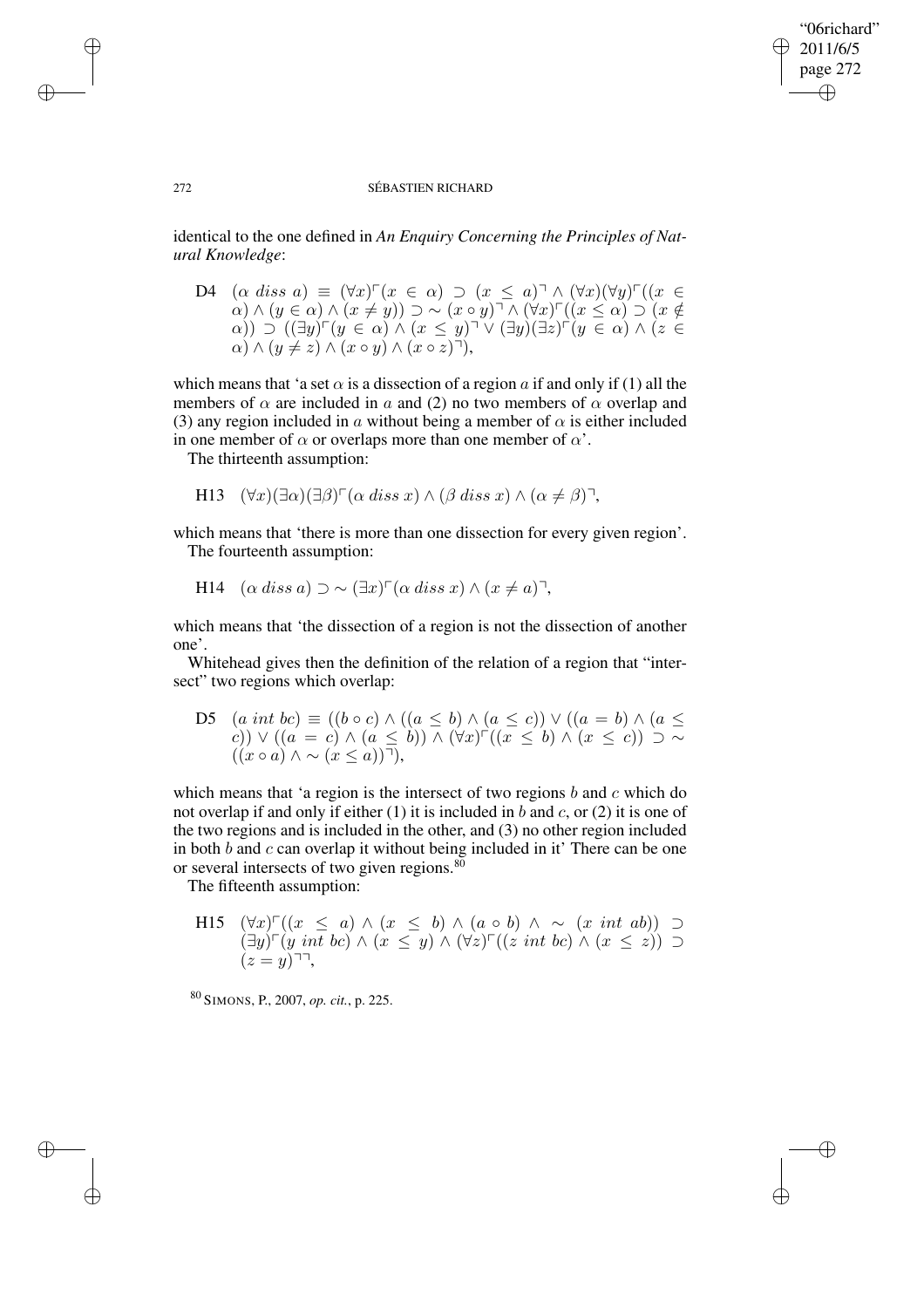✐

### WHITEHEAD'S MEREOTOPOLOGY AND THE PROJECT OF FORMAL ONTOLOGY 273

which means that 'every region included in two regions which overlap and which is not itself an intersect is included in an intersect, and only one<sup>5</sup>.

The sixteenth assumption:

✐

✐

✐

✐

H16 
$$
(a \le b) \supset ((a \text{ int } ab) \wedge (\forall x)^\sqcap (x \text{ int } ab) \supset (x = a)^\sqcap),
$$

which means that 'if  $a$  is included in  $b$ , then  $a$  is the only intersect of  $a$  and  $b^{\prime}$ .

The seventeenth assumption:

$$
H17 \quad ((a \text{ int } bc) \land (a \neq b) \land (a \neq c)) \supset ((a \leq b) \land (a \leq c)),
$$

which means that 'an intersect of two regions, which is not one of the two regions, is included in both regions'.

The eighteenth assumption:

H18 
$$
(a \circ b) \supset (\exists x)^{\sqcap} x \text{ int } ab^{\sqcap}
$$
,

which means that 'every pair of regions which overlap has at least one intersect'.

After these several mereological definitions and assumptions, Whitehead defines the topological relation of "external connection", that we symbolize  $\dot{\infty}$ :

D7 
$$
(a \bowtie b) \equiv ((a \odot b) \wedge \sim (a \circ b)),
$$

which means that 'two regions are externally connected when they are connected and do not overlap'.<sup>81</sup> Whitehead sees in this definition one of the advantages of his approach in terms of "extensive connection", in comparison with the approach in terms of "extensive whole and extensive part" used in *An Enquiry Concerning the Principles of Natural Knowledge*. <sup>82</sup> According to him, it is an important step towards the elaboration of the notion of "surface".<sup>83</sup> Two examples of externally connected regions are given by the two figures below:

<sup>82</sup> WHITEHEAD, A.N., 1978 (1929), *op. cit.*, p. 297.

<sup>83</sup> *Idem*.

<sup>81</sup> We can notice that it is the definition of what Laguna calls "to be in contact" (cf. LA-GUNA, Th., 1922, "Point, Line, and Surface, as Sets of Solids", *The Journal of Philosophy*, 19 (17), definition VI, p. 452).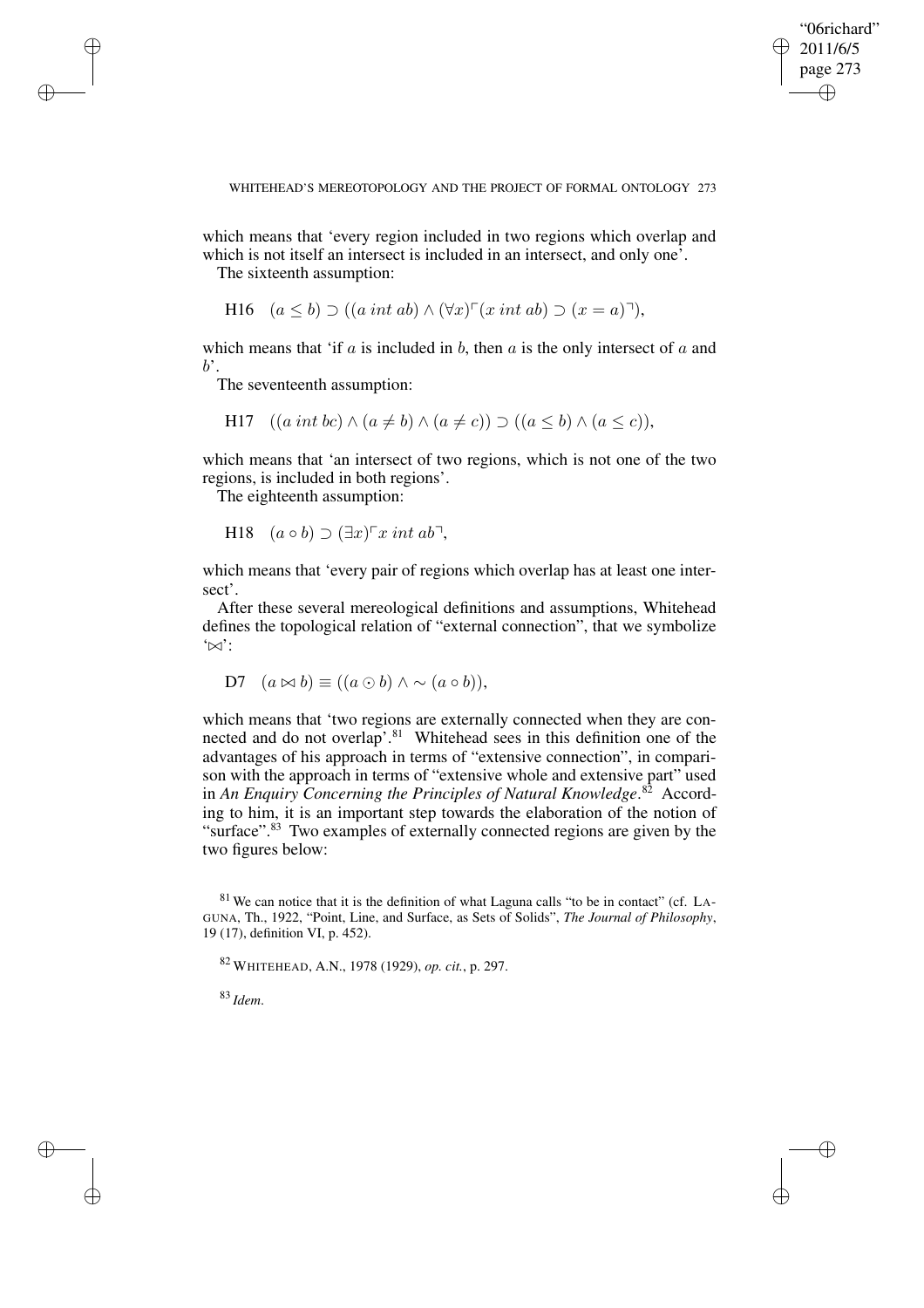✐

### 274 SÉBASTIEN RICHARD



Whitehead defines the relation of "tangential inclusion", that we symbolize ' $\ltimes$ ':

$$
D8 \quad (a \ltimes b) \equiv ((a \le b) \wedge (\exists x)^{\sqcap}(x \bowtie a) \wedge (x \bowtie b)^{\sqcap}),
$$

which means that 'a region is tangentially included in another region if and only if the first is included in the second and they are both externally connected with a third'. This relation can be illustrated with the two examples below:



Whitehead finally defines the relation of "non-tangential inclusion", that we symbolize ' $\le$ ':

$$
D9 \quad (a \le b) \equiv ((a \le b) \land \sim (\exists x)^{\sqcap}(x \bowtie a) \land (x \bowtie b)^{\sqcap}),
$$

which means that 'a region is non-tangentially included in another region if and only if the first is included in the second and there is no region which is externally connected with them both'. This relation can be illustrated by the figure below:



Generally speaking we can say that two regions are connected if one of the two is included in the other, be it tangentially or non-tangentially, or if they overlap, or if they are externally connected.

✐

✐

✐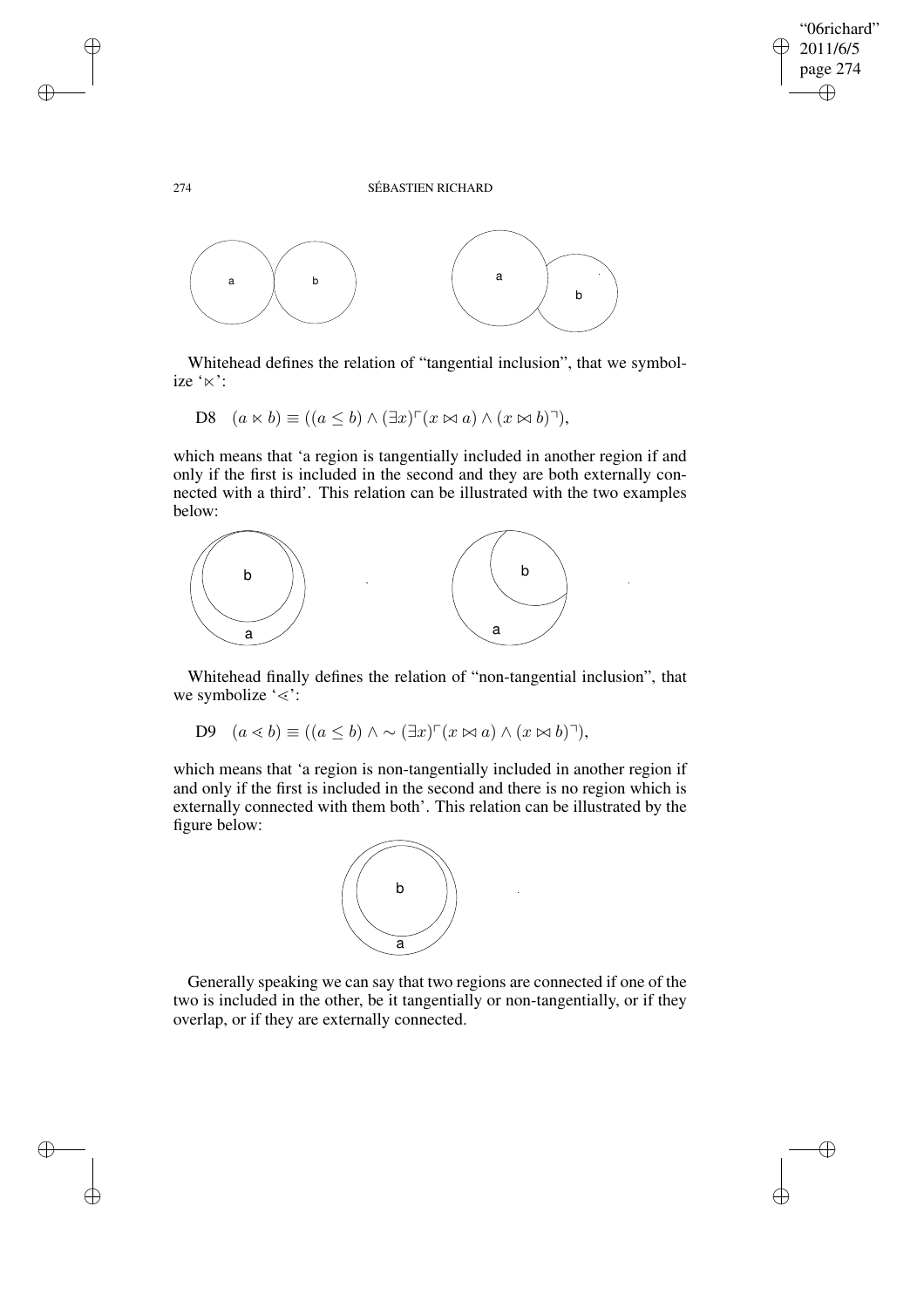✐

### WHITEHEAD'S MEREOTOPOLOGY AND THE PROJECT OF FORMAL ONTOLOGY 275

Palter noticed that this system is inconsistent. Indeed, from the definition (D2) of ' $\leq$ ' and (H5), we can deduce that ' $\odot$ ' is reflexive:<sup>84</sup>

 $(\forall x) \ulcorner x \odot x \urcorner$ 

✐

✐

✐

✐

what contradicts (H4a). We can deduce with (D1) that the immediate connection is also reflexive:

 $(\forall x) \ulcorner x \boxdot x$ ,

what contradicts (H4b). But this is not a real problem, since it suffices to drop the property of non-reflexivity for the mediate connection. Besides Whitehead claims that this assumption is merely a "convenient arrangement of nomenclature".<sup>85</sup> In fact, we must admit that the non-reflexivity of the relation of connection is counterintuitive. In any case if we interpret connection along the same lines as having at least one point in common, we do not see why two regions which have all their points in common would not be connected according to this sense.

If we want to keep the non-reflexivity of the relation of connection, Gerla and Tortora gives us a consistant system of seven independent axioms:<sup>86</sup>

- A1  $(\forall x)^\sqsubset \sim (x \boxdot x)^\sqsupset$ ;
- A2  $(\forall x)(\forall y) \ulcorner (x \odot y) \supset (y \odot x) \urcorner;$
- A3  $(\forall x)(\exists y) \ulcorner (x \neq y) \land \sim (x \odot y) \urcorner;$
- A4  $(\forall x)(\forall y)(\exists z)^{\sqcap}(x \odot z) \wedge (z \odot y);$
- A5  $(\forall x)(\forall y)(\forall z)^{\top}((x \leq y) \wedge (y \leq z)) \supset (x \leq z)^{\top};$
- A6  $(\forall x)(\exists y)(\exists z)^{\top}(y \leq x) \wedge (z \leq x) \wedge (y \neq z) \wedge \sim (y \odot z)^{\top};$
- A7  $(\forall x)(\forall y) \ulcorner (x \leq y) \supset (x \odot y) \urcorner$ .

<sup>84</sup> PALTER, R.M., 1960, *op. cit.*, note 8, p. 108. See also SIMONS, P., 2007, *op. cit.*, p. 226.

<sup>85</sup> WHITEHEAD, A.N., 1978 (1929), *op. cit.*, p. 295.

<sup>86</sup> Cf. the system (B1)–(B7) *in* GERLA, G. and TORTORA, R., 1996, "La relazione di connessione in A.N. Whitehead: aspetti matematici", *Epistemologia*, 15, pp. 356. Cf., also, RIDDER, L., 2002, *Mereologie. Ein Beitrag zur Ontologie und Erkenntnistheorie*, Vittorio Klostermann, Frankfurt, pp. 240–244; and GERLA, G. and TORTORA, R., 1996, "Dissezioni e intersezioni di regioni in A.N. Whitehead", *Epistemologia*, 19, pp. 289–308.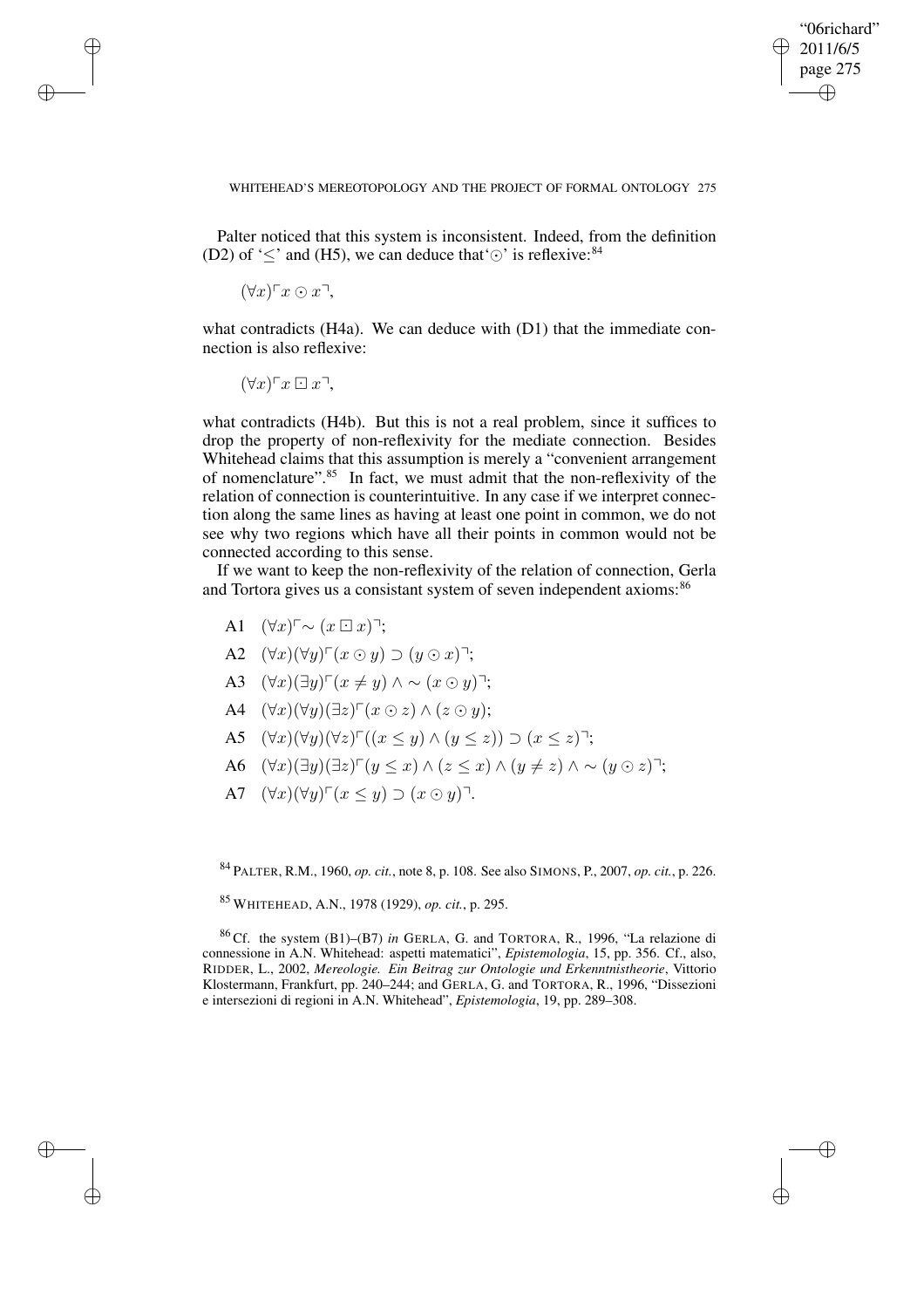"06richard" 2011/6/5 page 276 ✐ ✐

✐

✐

### 276 SÉBASTIEN RICHARD

(A1) corresponds to (H4b), (A2) corresponds to (H1a), (A3) corresponds to (H2a) to which we have added a condition of difference between two entities, (A4) corresponds to (H2b), (A5) corresponds to (H6), (A6) corresponds to (H9b) to which we have also added a condition of difference between two entities, and (A7) corresponds to (H5). In this system, the definitions are somewhat modified in comparison with the ones given by Whitehead. For example (D1) becomes:

$$
(\forall x)(\forall y)^{\sqcap}(x \boxdot y) \equiv ((x \neq y) \land (\exists z)^{\sqcap}(z \odot x) \land (z \odot y)^{\sqcap})^{\sqcap},
$$

The condition of difference ' $x \neq y'$  prevents us from deducing ' $(\forall x) \negthinspace \ulcorner x \Box x \negthinspace \urcorner$ ' from this definition. (D2) becomes:

$$
(\forall x)(\forall y)^{\sqcap}(x \leq y) \equiv ((x \neq y) \land (\forall z)^{\sqcap}((z \neq y) \land (z \odot x)) \supseteq (z \odot y)^{\sqcap})^{\sqcap},
$$

The first condition of difference ' $x \neq y$ ' ensures us that the relation of inclusion is non-reflexive, whereas the second ' $z \neq y$ ' ensures us that we cannot deduce ' $(\forall x)$ <sup>T</sup> $x \odot x$ <sup>T</sup>' from this definition. So, the difficulties suggested by Simons are avoided and the system is consistent.

# 4. *Whitehead's mereotopology and formal ontology*

It is common to divide Whitehead's philosophy into three different periods: $87$ 

- a) the first logical mathematical period stretches from the beginning of Whitehead's teaching in mathematics in 1885 to the publication of the third volume of *Principia Mathematica* in 1913, that is, for the essential, the period of Cambridge;
- b) a second period marked by the philosophy of sciences which covers the period 1914 to 1923, that is the period of London;
- c) a third period devoted to metaphysics and lasting from 1924 to 1947 when Whitehead was at Harvard.

✐

✐

✐

<sup>87</sup> PARMENTIER, A., 1968, *La philosophie de Whitehead et le problème de Dieu*, Beauchesne, coll. Bibliothèque des archives de philosophie, Paris, p. 21. Cf., also, MAYS, W., 1959, *The Philosophy of Whitehead*, George Allen & Unwin LTD, coll. Muirhead Library of Philosophy, London, p. 17; and LOWE, V., 1962, *Understanding Whitehead*, The John Hopkins University Press, Baltimore, pp. 117–296.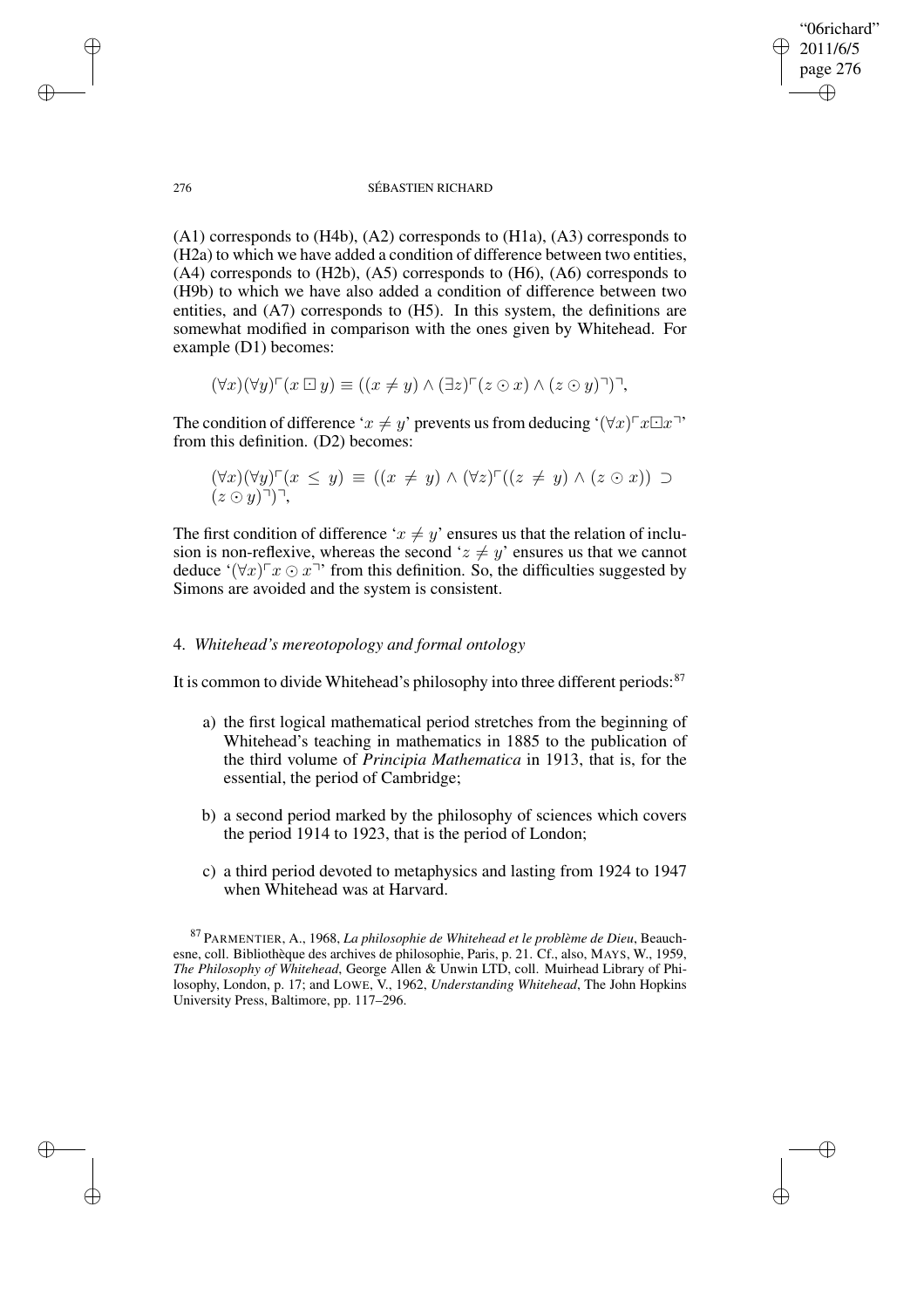✐

### WHITEHEAD'S MEREOTOPOLOGY AND THE PROJECT OF FORMAL ONTOLOGY 277

✐

✐

✐

✐

According to Michel Weber, Whitehead's conceptual development can be described as "a creative advance from formal to existential ontology, an advance that has always featured, *mutatis mutandis*, the same focus: the axiomatization of the uniform extensiveness structuring our world".<sup>88</sup> Thus in the development of Whitehead's philosophy there would be first a formal ontology whose point of view would have been then "transcended" by a proper existential ontology standpoint during the Harvard period.

As for us, we think that there is simply no formal ontology in Whitehead's philosophy, unless this expression is understood in a naive way. We claim instead that Whitehead developed an important theory that could pertain to formal ontology, namely a particular mereotopology. However this link between formal ontology and mereotopology is not necessary. Yet it is precisely this link that Whitehead did not envisage thematically: the mereotopology that he developed has never been considered as pertaining to a formal ontological project and, what is more, Whitehead's philosophical project is irrelevant to all formal ontology.

The closest conception of the relations between logic, mathematics and ontology with formal ontology that we can find in Whitehead's philosophy seems to be in the first period of his philosophical development.<sup>89</sup> In *A Treatise on Universal Algebra* of 1898, Whitehead, who gets his inspiration from Grassmann's two *Ausdehnungslehren* of 1844 and 1862, formulates the "ideal of mathematics" which

[...] *should be to erect a calculus to facilitate reasoning in connection with every province of thought, or of external experience, in which the succession of thought, or of events can be definitely ascertained and precisely stated. So that all serious thought which is no philosophy, or inductive reasoning, or imaginative literature, shall be mathematics developed by means of a calculus*. 90

Unfortunately Whitehead does not elaborate on what he understands with this "serious thought" that should be developed as a calculus. On the other hand, he expresses an idea of mathematics conceived as the development of "all kinds of formal necessary and deductive reasonings" and what interests

<sup>88</sup> WEBER, M., 2007, "PNK's Creative Advance from Formal to Existential Ontology", *in* DURAND, G. and WEBER, M., 2007, *op. cit.*, p. 259.

<sup>89</sup> On this point we agree with Weber's thesis

<sup>90</sup> WHITEHEAD, A.N., 1898, *A Treatise on Universal Algebra, with Application*, Cambridge University Press, Cambridge, p. vii.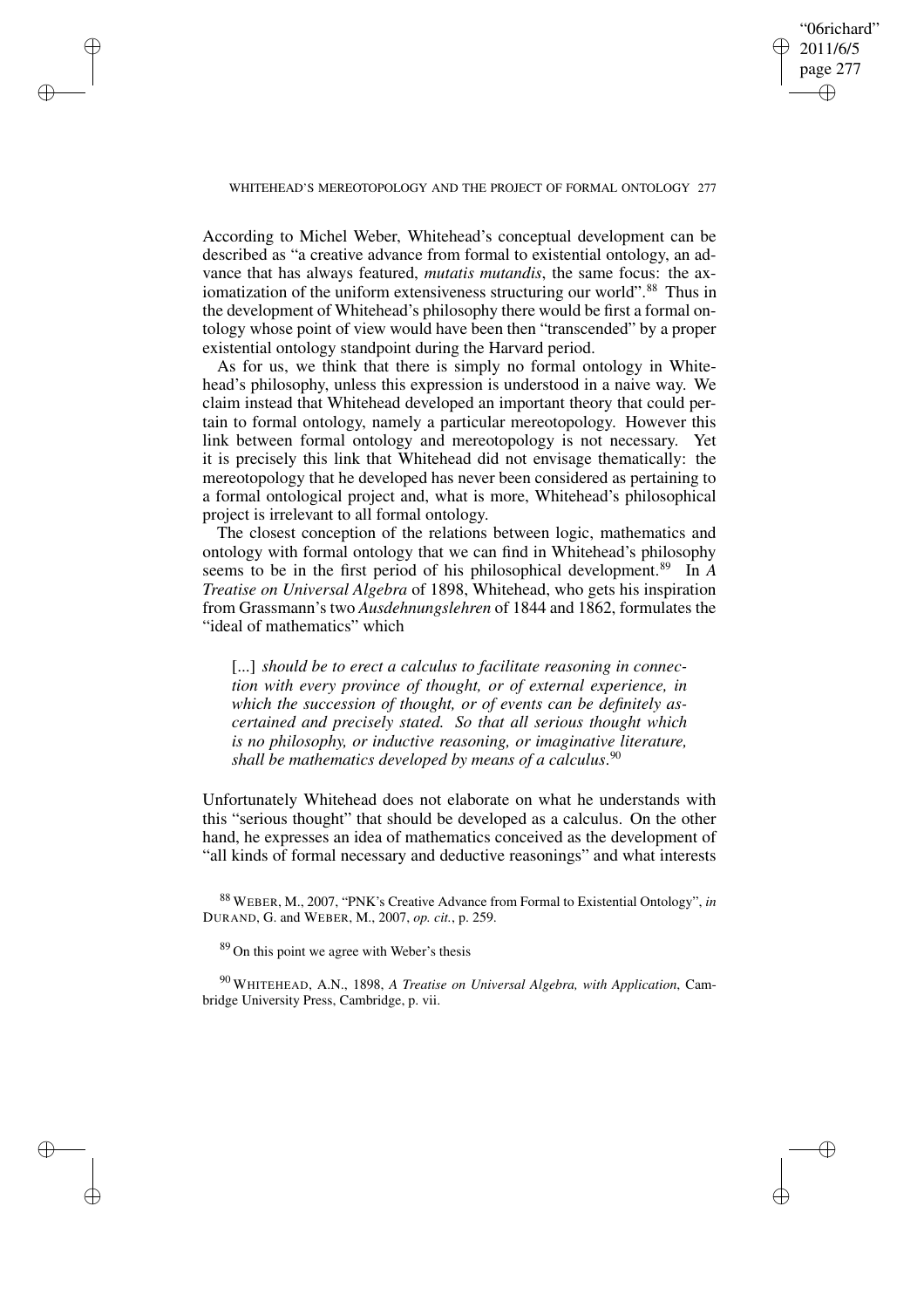## "06richard" 2011/6/5 page 278 ✐ ✐

✐

✐

### 278 SÉBASTIEN RICHARD

him in Boole's algebra or Grassman's one is that they reach "beyond the traditional domain of pure quantity".

In "On Mathematical Concepts of the Material World" (1906), Whitehead outlines his project that aims at expressing the ground entities of euclidian geometry with the help of only one kind of ultimate entitiy, namely those of the material world:

*The object of this memoir is to initiate the mathematical investigation of various possible ways of conceiving the nature of the material world. In so far as its results are worked out in precise mathematical details, the memoir is concerned with the possible relations to space of the ultimate entities which (in ordinary language) constitute the "stuff" in space (particles of matter).*<sup>91</sup>

Thus Whitehead seems to want to develop an ontology of the material world, formulated with symbolic propositions which are organized systematically as an axiomatic and deductive system. The theory of extension that we presented in the former section is, in our opinion, in continuity with such a project, although it was neither formalized nor axiomatized, which, as we saw, it could be. Logic, and formalism generally speaking, is then considered a "tool" that enables us to analyse reality with this important requirement that the theory must be anchored in the concreteness of nature.

At first sight, this project can seem very close to the project of formal ontology formulated at the beginning of the twentieth century by Husserl in his *Logical Investigations*. <sup>92</sup> A similar one can also be found later in Stanisław Lesniewski's philosophy and in the brentanian tradition.<sup>93</sup> After falling into relative oblivion, this project was taken up thirty years ago by anglo-saxon philosophy, in particular by the School of Manchester, namely Barry Smith, Kevin Mulligan and Peter Simons. Currently other philosophers such as Nino Cocchiarella, Roberto Poli or Frédéric Nef claim to belong to the tradition of formal ontology.

✐

✐

✐

<sup>91</sup> WHITEHEAD, A.N., 1906, "On Mathematical Concepts of the Material World", *Philosophical Transactions, Royal Society of London, Series A*, 25, p. 465.

<sup>92</sup> Cf. particulary the third *Investigation* and the first part of *Formal Logic and Transcendental Logic*.

<sup>&</sup>lt;sup>93</sup> We think here particulary of Meinong, but Husserl himself has forcefully distinguished his own formal ontological project from the menongian theory of objects (cf. HUSSERL, E., 1939 (1913), "Entwurf einer "Vorrede" zu den "Logischen Untersuchungen" (1913)", *Tijdschrift voor Philosophie*, 1, §7, pp. 319–323.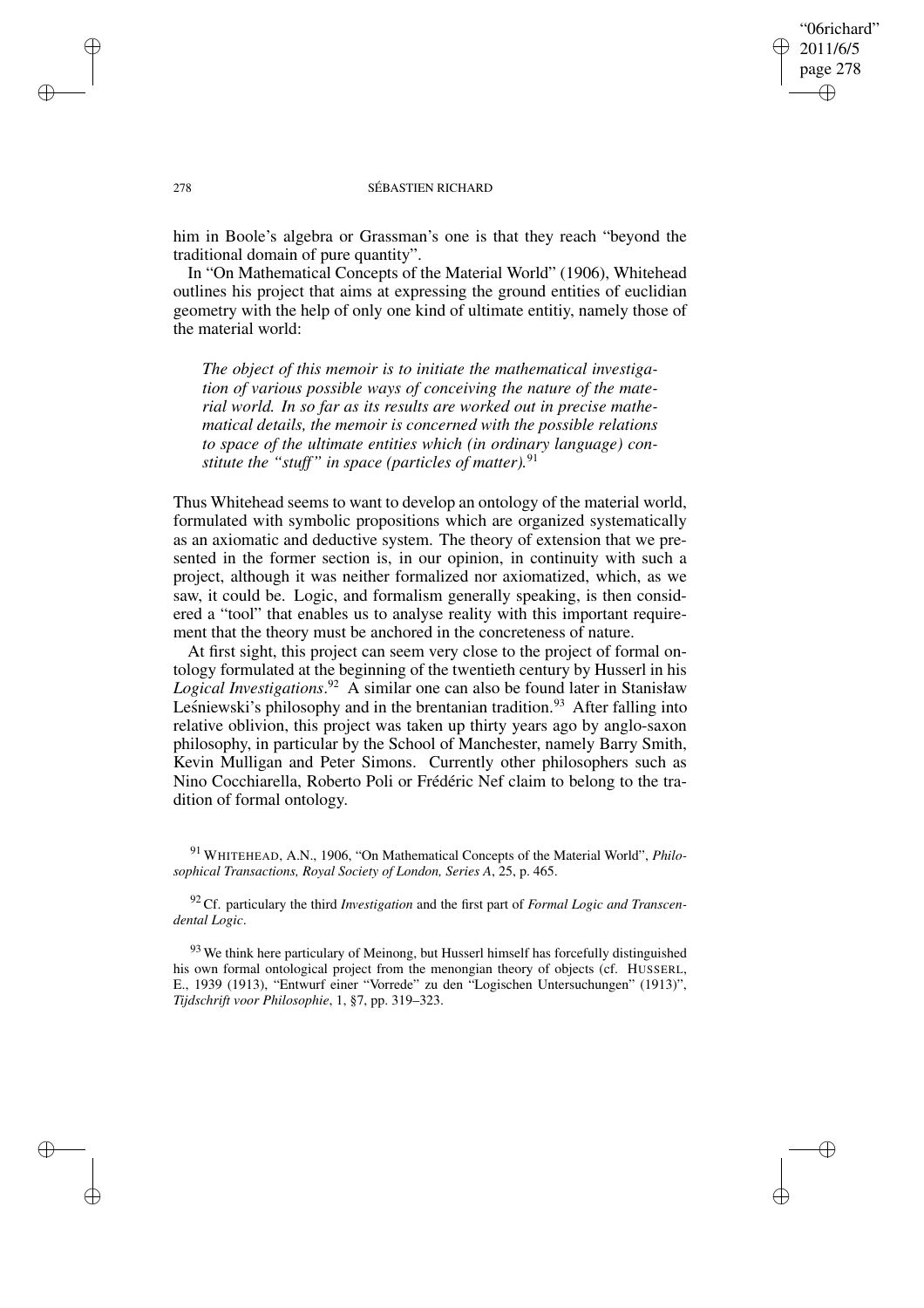"06richard" 2011/6/5 page 279 ✐ ✐

✐

✐

### WHITEHEAD'S MEREOTOPOLOGY AND THE PROJECT OF FORMAL ONTOLOGY 279

✐

✐

✐

✐

But what is formal ontology really? In our opinion, we must distinguish between two types of formal ontology, one that we would qualify as naive and the other as substantial. For Roberto Poli it consists in:

*[...] attempts to use formal methods to solve classical philosophical problems relating to the notions of being, object, state of affairs, existence, property, relation, universal, particular, substance, accident, part, boundary, measure, causality, and so on.*<sup>94</sup>

If we simplify somewhat this definition, we obtain what we previously called the naive conception of formal ontology, i.e. an attempt to solve traditional metaphysical problems with formal tools. Such a conception, defended notably by Nino Cocchiarella, eliminates completely the question of the ontological formal categories which are the state of affairs, part, boundary, and so on. Furthermore, it puts in the foreground the use of logical formal tools. According to this meaning, the philosophical project defended by Whitehead in the first period of his philosophical development can be associated with formal ontology. However a project such as this one, which tries to solve philosophical problems, more particulary those concerning the world, with formal tools is absolutely not new: it has inherited a great deal from the traditional aristotelian ontology and runs across the whole scholastic tradition. Formal ontology would then only be a label for a project already quite old but which would now use the latest tools of modern formal logic.

We want to contrast this conception of formal ontology with the more substantial one defended by Husserl in his *Logical Investigations*. To a large extent, in our opinion, the project of formal ontology can already be found broadly outlined in the *Schullmetahysik* of the eighteenth century, but it is only with Husserl that it has received a precise formulation. This is notably due to the new formal conception of mathematics developed during the nineteenth century. Husserl took this revolution into account to conceive an ontology as *mathesis universalis*.

In his *Logical Investigations*, Husserl develops a two-level ontological device: one formal and the other material. But there also exists for Husserl another conception of ontology which is pejorative to him: it is an ontology that deals with the general characters of "effective reality", a science that can entirely be identified with metaphysics.<sup>95</sup> Yet the phenomenology as it

<sup>94</sup> POLI, R. and SIMONS, P., (éds.), 1996, *Formal Ontology*, Kluwer, Dordrecht, Foreword, p. vii.

<sup>95</sup> Cf. HUSSERL, E., 1984 (1906–1907), *Einleitung in die Logik und Erkenntnistheorie Vorlesungen (1906–1907)*, *Husserliana* XXIV, Martinus Nijhoff, Dordrecht, p. 99; and BÉGOUT, Br., 2003, "L'ontologie dans les limites de la phénoménologie", *in*, FISETTE, D. and LAPOINTE, S., 2003, *Aux origines de la phénoménologie. Husserl et le contexte des*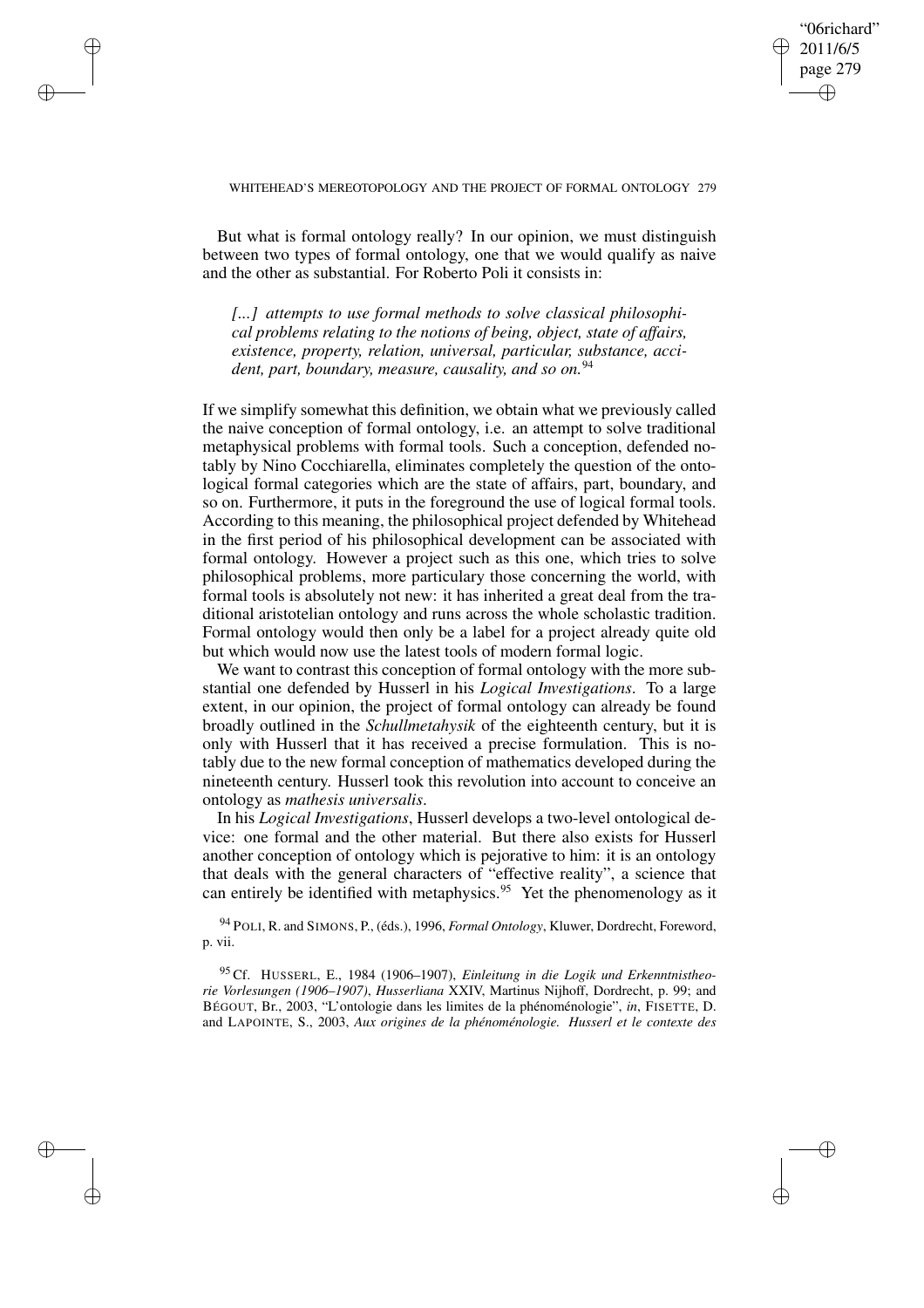"06richard" 2011/6/5 page 280 ✐ ✐

✐

✐

### 280 SÉBASTIEN RICHARD

is presented in the *Logical Investigations* is exempt from any metaphysical presupposition. It disqualifies the ontology of the *Wirklichkeit*. The formal ontology developed by Husserl is in continuity with this project and is then not a traditional ontology in the sense where it does not treat of what is effective.

Formal ontology as conceived by Husserl is thus exempt of any ontic presupposition. This is one of the main characteristics of the substantial conception of the project of formal ontology that we also find in Leśniewski's "ontologically neutral" ontology.<sup>96</sup> The husserlian formal ontology endeavors to "describe all the forms of objectivity and the *a priori* laws which link them". It is a purely rational science of objects which, contrary to traditional ontology, is "derealized", which is only possible because it solely considers the object as object, what Husserl calls "the object in general (*Gegenstand überhaupt*)" or "the something in general",<sup>97</sup> and the other formal ontological categories that are related to it. Then it does not focus on such and such object, but on any object as belonging to a certain formal ontological domain. The husserlian formal ontology is formal not because it uses the tools of formal logic but because it formulates exact laws independent of material content. These laws are "analytic" in that they are "propositions absolutely general (and consequently exempt from all position of existence, explicit or implicit, of the individual)".<sup>98</sup> This is because the empty domain of the object in general is governed by "laws of essence" that can be formulated *a priori* and independently from their subject matter. For example, the law of transitivity of the part-whole relation can be formulated independently of all material content, because it is valid for every object in general, these being events, material things, and so on. But what are the different domains of husserlian formal ontology? They are the different formal ontological categories which are "correlated" with the logical formal categories. It is the object, the relation, the quality, the unity, the number, the part, the whole, and

Recherches logiques, Vrin and Les Presses de l'Université de Laval, coll. Zêtêsis, Paris and Quebec, pp. 151–153.

<sup>96</sup> MIÉVILLE, D., 1984, *Un développement des systèmes logiques de S. Lesnie ´ wski. Protothétique-Ontologie-Méréologie*, Peter Lang Verlag, Berne, p. 269.

<sup>97</sup> HUSSERL, E., 1993 (1900/1913), *Logische Untersuchungen. Zweiter Band. Untersuchungen zur Phänomenologie und Theorie der Erkenntnis. Erste Teil*, Max Niemeyer, Tübingen, *LU III*, §11, p. 252.

<sup>98</sup> *Ibid.*, §12, p. 254.

✐

✐

✐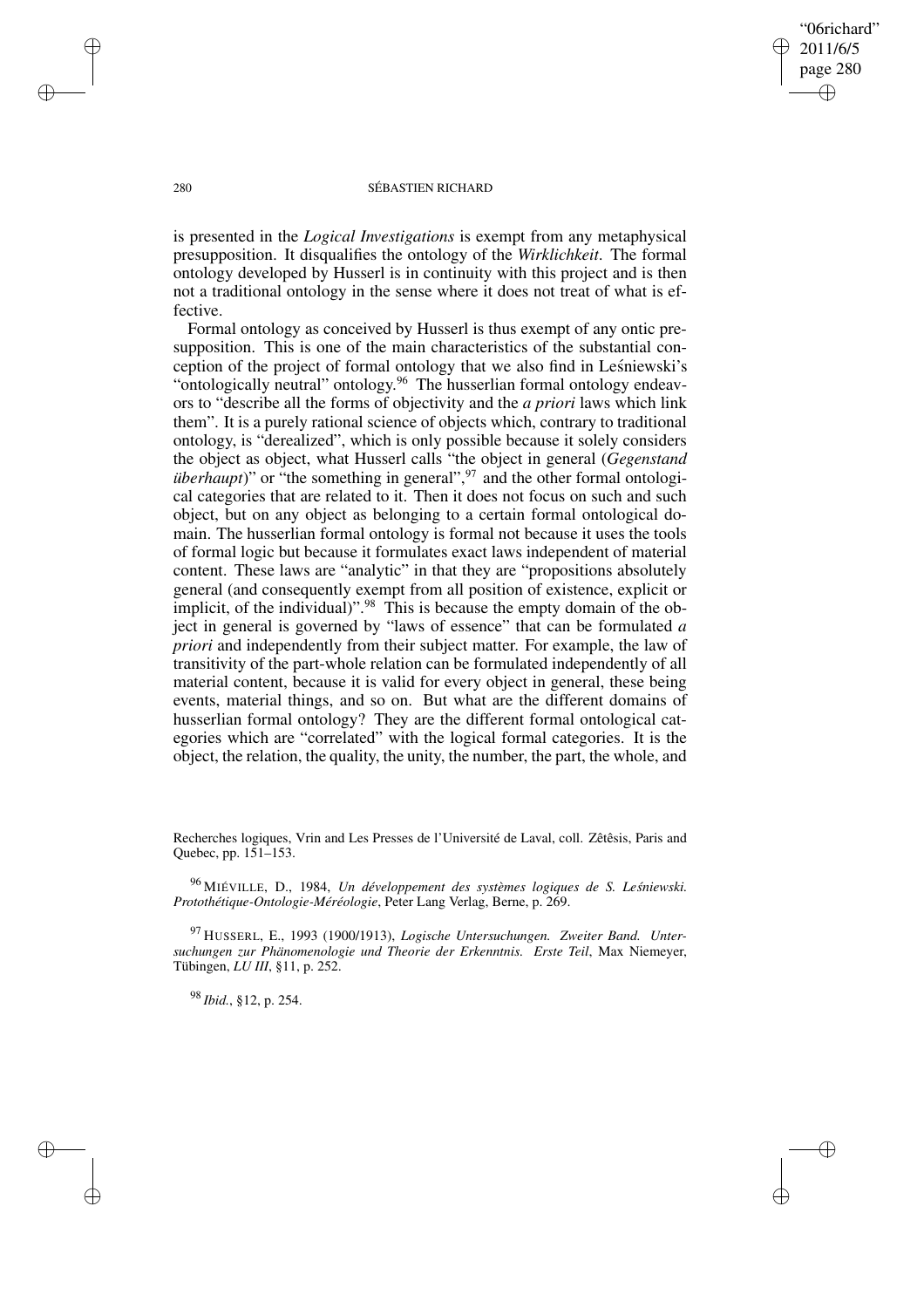✐

### WHITEHEAD'S MEREOTOPOLOGY AND THE PROJECT OF FORMAL ONTOLOGY 281

so on.<sup>99</sup> Thus for Husserl, the part-whole relation is a formal ontological notion and every theory which formulates his *a priori* eidetic laws belongs to formal ontology.

✐

✐

✐

✐

The husserlian formal ontology must also be distinguished from the "material ontologies", or "regional ontologies". The essential difference between these two types of ontologies lies in the kind of laws that govern them. While the laws of formal ontology are analytic, those of the several regional ontologies are synthetic *a priori*. <sup>100</sup> The synthetic *a priori* laws are not formal, i.e. they depend on the kind of objects they govern. For example, an analytic law will be 'there is no part without whole'. Such a law can be particularized to obtain what Husserl calls an "analytic necessity", as for exemple 'the existence of this house entails the existence of its walls, its roof, and so on'. Such a proposition can be formalized and it is by formalizing it, by making it independent of all material content, that we obtain an analytic law belonging to formal ontology for the ontological formal categories of part and whole. On the other hand, a proposition such as 'there is no color without some extent covered by it' is not a law pertaining to formal ontology, for it is a synthetic *a priori* law belonging to a material ontology. The particularisation of a proposition of this kind, as for example 'if there is a color red, then it must be on some surface', cannot be formalized. It is impossible to eliminate the material content of this proposition without losing the law. The synthetic laws do not pertain to the formal ontological categories, but to the more general kinds. These cannot be obtained by formalization, but by abstraction.

Finally, regarding symbolic formal logic, Husserl does not see the symbolic tool as an essential characteristic of formal ontology. Furthermore, his pure theory of the forms of wholes and parts is not even symbolized, the important thing being its formal character. That does not mean however that the symbolic mathematical form is undesirable, quite the contrary in fact. It allows us to give to formal ontology its systematic character and the true form of a science. From this point of view, we could say that Whitehead is close to Husserl, because he has never given a symbolic and axiomatized form to his different mereotopological theories, except in "La théorie relationniste de l'espace". This form is not what is most important even if it is possible and desirable.<sup>101</sup>

<sup>99</sup> *Ibid.*, §11, p. 252; cf., also, HUSSERL, E., 1928 (1913), *Ideen zur einer reinen phaenomenologischen Philosophie*, Max Niemeyer, Halle, §10, p. 21.

<sup>100</sup> Cf. *ibid.*, §10, pp. 38–43 [20–23]; cf. also HUSSERL, E., 1993 (1900/1913), *op. cit.*, *LU III*, §§11–12, pp. 251–256.

<sup>101</sup> In *Process and Reality*, Whitehead defines the "speculative philosophy" as "the attempt to form a system of general ideas that is necessary, logical, coherent and in function of which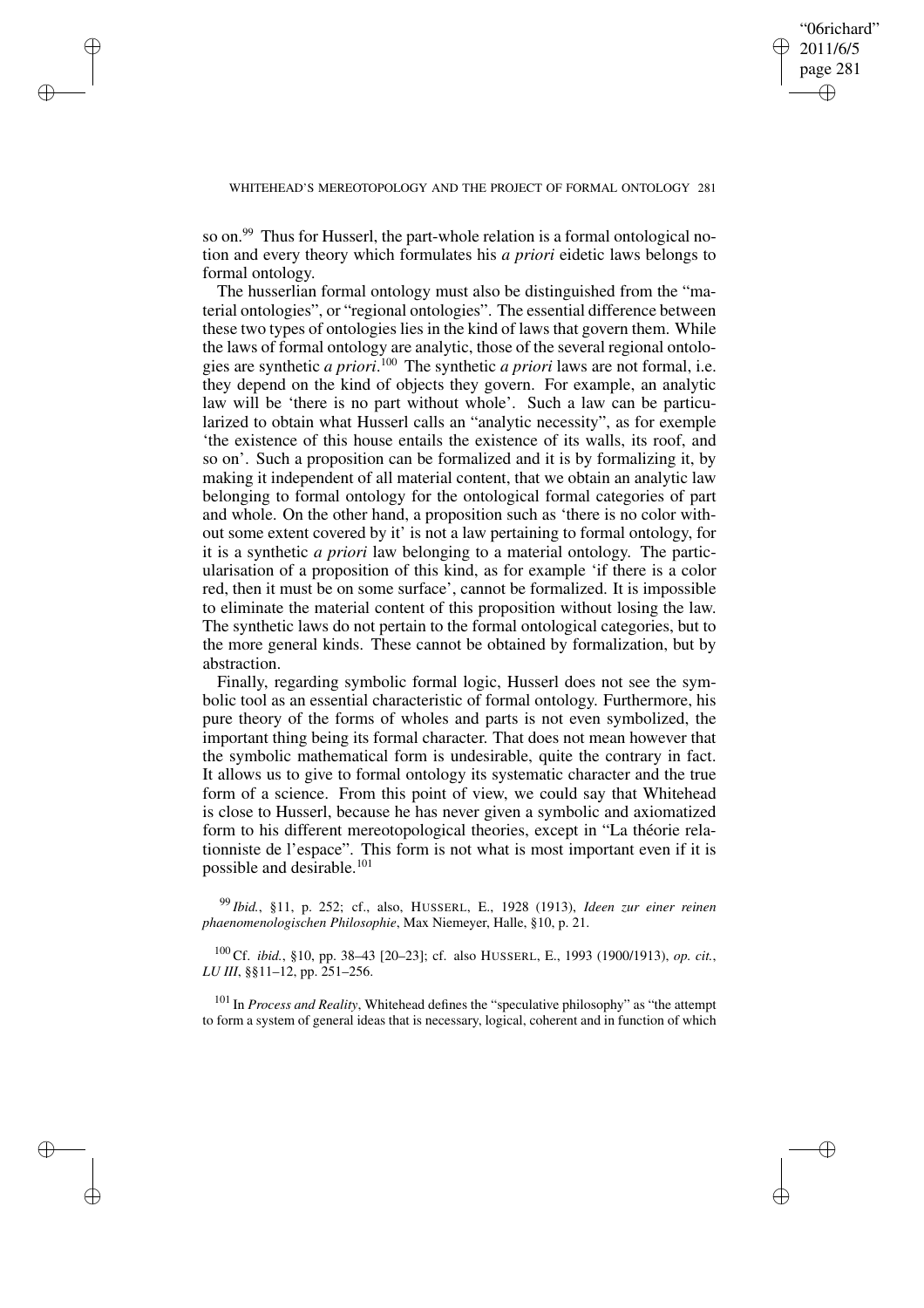"06richard" 2011/6/5 page 282 ✐ ✐

✐

✐

### 282 SÉBASTIEN RICHARD

If we go back now to Whitehead and the links between his different mereotopologies and formal ontology, we must first emphasize that mereology and topology constitute today the most important parts of the contemporary project of formal ontology inspired by Husserl.<sup>102</sup> From this point of view, we must acknowledge that Whitehead's contribution is important: numerous properties and assumptions developed by him in his different theories are today part of the formal mereotopology that constitute the bulk of formal ontology. Nevertheless, it is incorrect to consider that Whitehead has developed a formal ontology in the substantial sense, and this for several reasons. First, the different mereotopological theories set out by Whitehead are never developed for their own sake, that is as being able to constitute an ontology, even regional, but always for something else, namely, *mutatis mutandis*, the method of extensive abstraction, and thus a particular interpretation of experience. It is here an instrumental conception which, as we saw previously, characterizes a naive conception of formal ontology, but by no means the substantial conception, the only truly original one. Secondly, if whiteheadian mereotopology is, in certain respects, formal, it is not so in his entirety. Indeed it is always developed for a particular ontological domain, be it the domain of space, of events, of regions, and so on. It does not care about the formal domain of the something in general. It is not ontologically neutral. In this sense, it is still an ontology of the *Wirklichkeit*, of the effective reality. The anchoring in nature and in concreteness is one of the main characteristics of Whitehead's metaphysics. Finally, the laws formulated by Whitehead are not conceived as being obtained by formalization, but by abstraction from concrete data of experience. Consequently the ontology that we could try to find in the whiteheadian mereotopology is closer

✐

✐

✐

the elements of our experience can be interpreted" (WHITEHEAD, A.N., 1978 (1929), *op. cit.*, p. 3). If he insists here on the rational constraints of "necessity", "logicality", "coherence" and "applicability", we must not forget that what prevails is the "interpretation" of immediate experience.

<sup>&</sup>lt;sup>102</sup> On the importance of mereology and topology for the contemporary project of formal ontology, cf., among others, SIMONS, P., 1987, *op. cit.*; SMITH, B., 1996, "Mereotopology: A Theory of Parts and Boundaries", *Data and Knowledge Engineering*, 20, pp. 287–303; and VARZI, A., 1996, "Parts, Wholes, and Part-Whole Relations: The Prospects of Mereotopology", *Data and Knowledge Engineering*, 20, pp. 259–286.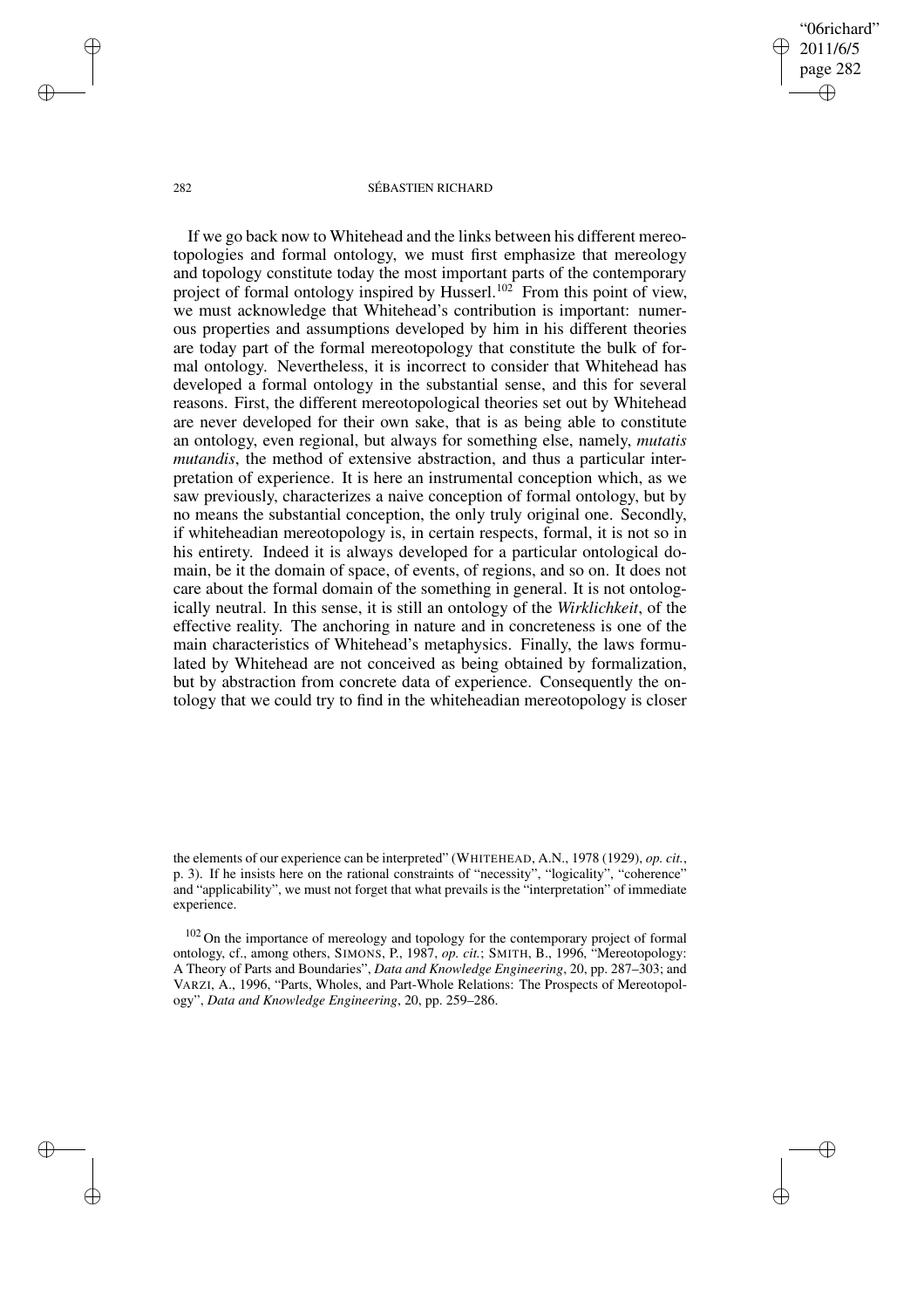"06richard" 2011/6/5 page 283 ✐ ✐

✐

✐

WHITEHEAD'S MEREOTOPOLOGY AND THE PROJECT OF FORMAL ONTOLOGY 283

to Husserl's material ontologies, because it tries to formulate the laws concerning the most general kinds of beings, namely those of events, regions, or others kinds of entities.<sup>103</sup>

✐

✐

✐

✐

Université Libre de Bruxelles (U.L.B.) E-mail: sebastien.richard@ulb.ac.be

## **REFERENCES**

- [1] CASATI, R. and VARZI, A.C., 1999, *Parts and Places: The Structures of Spatial Representation*, MIT Press, Cambridge (Mass.).
- [2] CLARKE, B.L., 1981, A Calculus of Individuals Based on "Connection", *Notre Dame Journal of Formal Logic*, 22 (3), pp. 204–218.
- [3] DURAND, G., 2006, *Des événements aux objets. La méthode d'abstraction extensive chez A.N. Whitehead*, Ontos Verlag, coll. Chromatiques Whiteheadiennes, Frankfurt.
- [4] DURAND, G. and WEBER, M., 2007, Les principes de la connaissance naturelle *d'Alfred North Whitehead*, Ontos Verlag, coll. Chromatiques Whiteheadiennes, Frankfurt.
- [5] FISETTE, D. and LAPOINTE, S., 2003, *Aux origines de la phénoménologie. Husserl et le contexte des* Recherches logiques, Vrin and Les Presses de l'Université de Laval, coll. Zêtêsis, Paris and Quebec.
- [6] GERLA, G. and TORTORA, R., 1996, "La relazione di connessione in A.N. Whitehead: aspetti matematici", *Epistemologia*, 15, pp. 351–364.
- [7] GERLA, G. and TORTORA, R., 1996, "Dissezioni e intersezioni di regioni in A.N. Whitehead", *Epistemologia*, 19, pp. 289–308.
- [8] HUSSERL, E., 1928 (1913), *Ideen zur einer reinen phaenomenologischen Philosophie*, Max Niemeyer, Halle.
- [9] HUSSERL, E., 1939 (1913), "Entwurf einer "Vorrede" zu den "Logischen Untersuchungen" (1913)", *Tijdschrift voor Philosophie*, 1, pp. 106–133 and 319–323.
- [10] HUSSERL, E., 1984 (1906–1907), *Einleitung in die Logik und Erkenntnistheorie Vorlesungen (1906–1907)*, *Husserliana* XXIV, Martinus Nijhoff, Dordrecht.
- [11] HUSSERL, E., 1993 (1900/1913), *Logische Untersuchungen. Zweiter Band. Untersuchungen zur Phänomenologie und Theorie der Erkenntnis. Erste Teil*, Max Niemeyer, Tübingen.

 $103$  A more complete discussion of the empirical status of Whitehead's work should at least also include a discussion of his theory of prehension. However this is impossible for us to achieve in a single paper.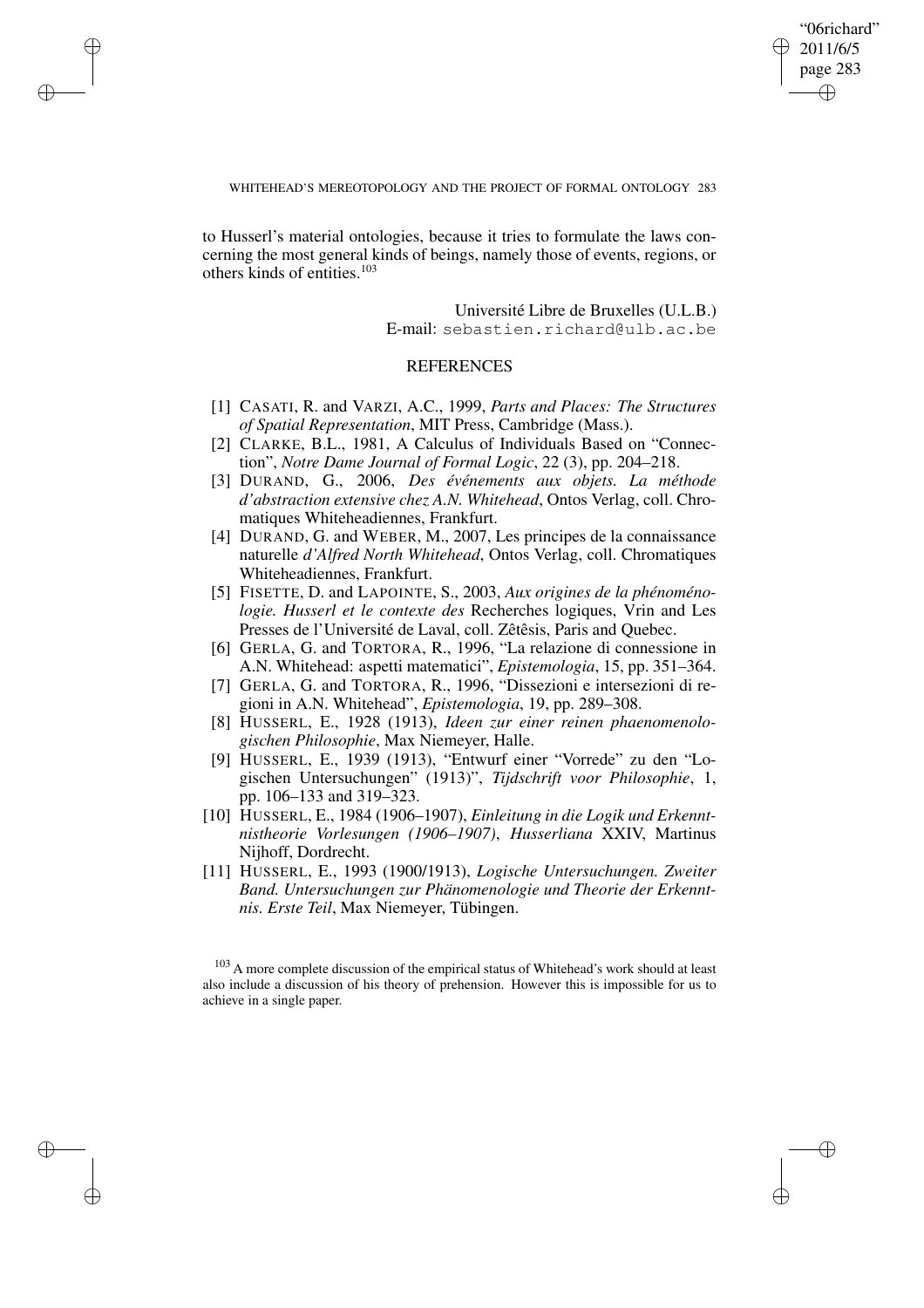### 284 SÉBASTIEN RICHARD

"06richard" 2011/6/5 page 284

✐

✐

✐

✐

- [12] KOTARBIN´ SKI, T., 1964, *Leçons sur l'histoire de la logique*, trans. A. Posner, Presses Universitaires de France, Paris.
- [13] LAGUNA, Th. de, 1921, "Extensive Abstraction: A Suggestion", *Philosophical Review*, 30 (2), pp. 216–218.
- [14] LAGUNA, Th., 1922, "Point, Line, and Surface, as Sets of Solids", *The Journal of Philosophy*, 19 (17), pp. 449–461.
- [15] LEONARD, H. and GOODMAN, N., 1940, "The Calculus of Individuals and its Uses", *The Journal of Symbolic Logic*, 5 (2), pp. 45–55.
- [16] SURMA, S.J., SZREDNICKI, J.T. et BARNETT, D.I. (eds.), S., 1992, *Stanisław Lesnie ´ wski: Collected Works*, vol. I, Polish Scientific Publishers/Kluwer, coll. Nijhoff International Philosophy Series, Dordrecht.
- [17] LOWE, V., 1962, *Understanding Whitehead*, The John Hopkins University Press, Baltimore.
- [18] MAYS, W., 1959, *The Philosophy of Whitehead*, George Allen & Unwin LTD, coll. Muirhead Library of Philosophy, London.
- [19] MIÉVILLE, D., 1984, *Un développement des systèmes logiques de S. Lesnie ´ wski. Protothétique-Ontologie-Méréologie*, Peter Lang Verlag, Bern.
- [20] NEEDHAM, P., 1981, "Temporal Intervals and Temporal Order", *Logique et analyse*, 29, pp. 49–64.
- [21] PALTER, R.M., 1960, *Whitehead's Philosophy of Science*, University of Chicago Press, Chicago.
- [22] PARMENTIER, A., 1968, *La philosophie de Whitehead et le problème de Dieu*, Beauchesne, coll. Bibliothèque des archives de philosophie, Paris.
- [23] POLI, R. and SIMONS, P., (eds.), 1996, *Formal Ontology*, Kluwer, Dordrecht.
- [24] RIDDER, L., 2002, *Mereologie. Ein Beitrag zur Ontologie und Erkenntnistheorie*, Vittorio Klostermann, Frankfurt.
- [25] SIMONS, P., 1987, *Parts. A Study in Ontology*, Clarendon Press, Oxford.
- [26] SIMONS, P., 2007, "Whitehead and Mereology", *in* DURAND, G. and WEBER, M., 2007, Les principes de la connaissance naturelle *d'Alfred North Whitehead*, Ontos Verlag, coll. Chromatiques Whiteheadiennes, Frankfurt, pp. 215–233.
- [27] SMITH, B., 1996, "Mereotopology: A Theory of Parts and Boundaries", *Data and Knowledge Engineering*, 20, pp. 287–303.
- [28] TARSKI, A., 1995, *Introduction to Logic and to the Methodology of Deductive Sciences*, trans. O. Helmer, Dover, New York.
- [29] VARZI, A., 1996, "Parts, Wholes, and Part-Whole Relations: The Prospects of Mereotopology", *Data and Knowledge Engineering*, 20, pp. 259–286.

✐

✐

✐